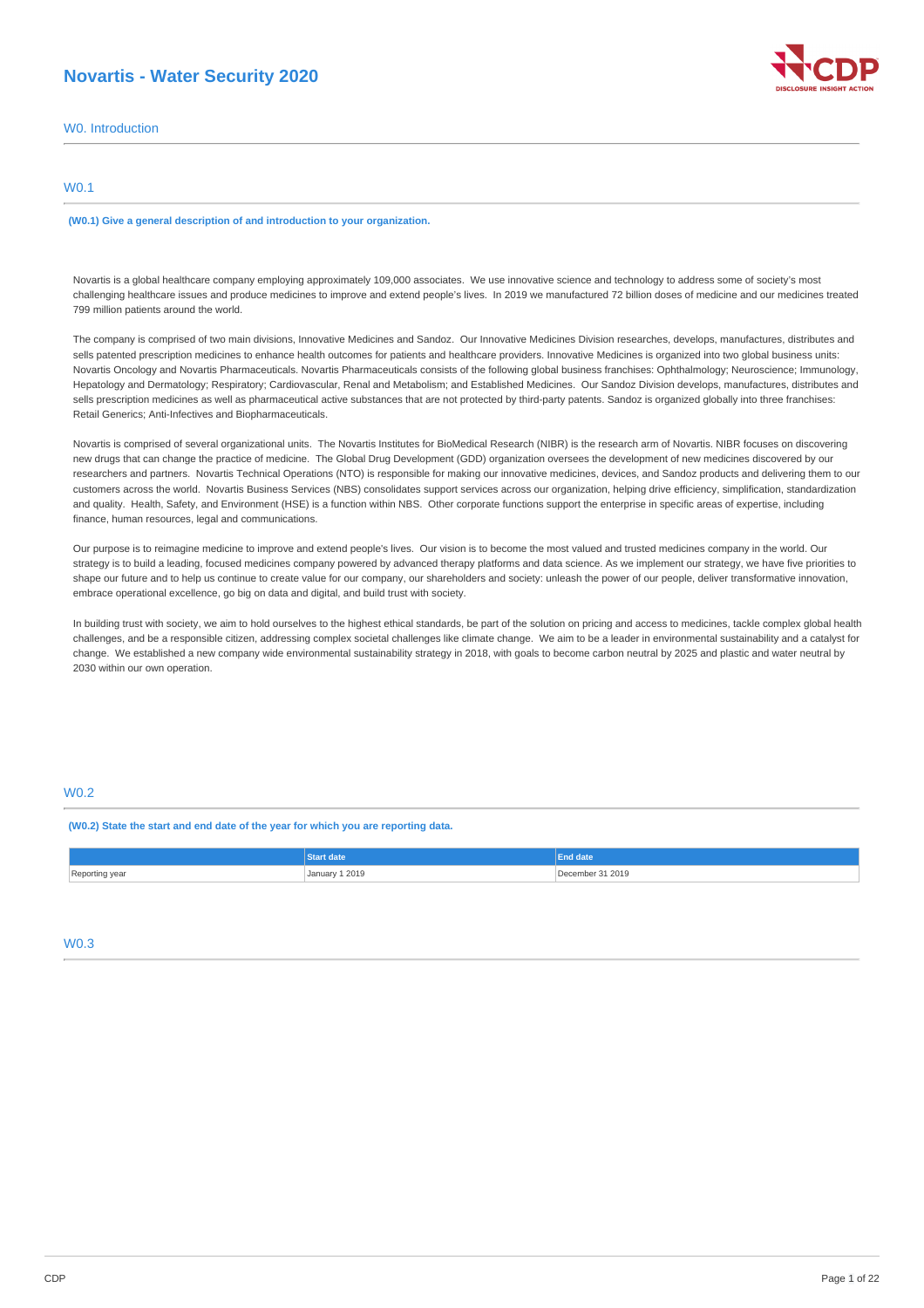## **(W0.3) Select the countries/areas for which you will be supplying data.**

Argentina Austria Bangladesh Belgium Brazil Canada China Egypt France Germany India Indonesia Ireland Italy Japan Mexico Poland Romania Russian Federation Singapore Slovenia South Africa Spain Switzerland Turkey United Kingdom of Great Britain and Northern Ireland United States of America

# W0.4

**(W0.4) Select the currency used for all financial information disclosed throughout your response.** USD

### W0.5

(W0.5) Select the option that best describes the reporting boundary for companies, entities, or groups for which water impacts on your business are being **reported.**

Companies, entities or groups over which operational control is exercised

# W0.6

(W0.6) Within this boundary, are there any geographies, facilities, water aspects, or other exclusions from your disclosure? No

## W<sub>1</sub>. Current state

## W1.1

### (W1.1) Rate the importance (current and future) of water quality and water quantity to the success of your business.

|                                                                                                          | <b>Direct use</b><br>importance use<br>rating | <b>Indirect</b><br>importance<br>rating | <b>Please explain</b>                                                                                                                                                                                                                                                                                                                                                                                                                                                                                                                                                                                                                                                                                                                                                                                                                                                                                                                                                                                                                                                                                                                                                                                                                           |
|----------------------------------------------------------------------------------------------------------|-----------------------------------------------|-----------------------------------------|-------------------------------------------------------------------------------------------------------------------------------------------------------------------------------------------------------------------------------------------------------------------------------------------------------------------------------------------------------------------------------------------------------------------------------------------------------------------------------------------------------------------------------------------------------------------------------------------------------------------------------------------------------------------------------------------------------------------------------------------------------------------------------------------------------------------------------------------------------------------------------------------------------------------------------------------------------------------------------------------------------------------------------------------------------------------------------------------------------------------------------------------------------------------------------------------------------------------------------------------------|
| Sufficient<br>amounts of<br>good<br>quality<br>freshwater<br>available<br>for use                        | Important                                     | Important                               | Text field [maximum 2,000 characters] Pharmaceutical manufacturing is not very water intensive, but access to good quality freshwater is important. Where not sufficient,<br>water will be additionally purified. Several Novartis sites use large quantities of water to cool production processes, and/or buildings. In these cases, water quantity is more<br>important than quality. We have determined the importance of water quality and water quantity in our supply chain, which considers all tiers in the upstream value chain. The<br>usage pattern in the upstream supply chain is similar to our own, thus water quantity is more important than quality in the indirect use of water as well. If quality is not<br>sufficient, additional purification steps will be included. Downstream in the value chain, i.e. usage of our products by patients is not water intensive and will not be taken into<br>account. In the future due to e.g. climate change or an increase in population, a decrease of water quality and water availability could impact our company (direct use) and<br>our upstream supply chain (indirect use). We will observe this closely and we will adjust our business according to future conditions. |
| Sufficient<br>amounts of<br>recycled,<br>brackish<br>and/or<br>produced<br>water<br>available<br>for use | Neutral                                       | Neutral                                 | Recycled water is used at several Novartis sites. Process water is circulated to e.g. cooling towers for usage at the same site. Rain water is collected and used e.g. for filter<br>scrubbing. In case of disruption, the use of recycled water or rain water can be substituted by using freshwater so processes are not interrupted. In future, it is anticipated<br>that the use of recycled water at our sites will become more important. Climate change, more local water use and the expected decrease in water quality will lead to changes<br>in the availability of water. Thus, treatment and recycling of water will increase. The assessment of our supply chain, which considers all tiers in the upstream value chain,<br>has been conducted. The results show that access to sufficient amounts of water is more important than the quality, thus the use of recycled water can be substituted if<br>necessary with other types of water. Downstream in the value chain, i.e. usage of our products by patients is not water intensive and will not be taken into account.                                                                                                                                                     |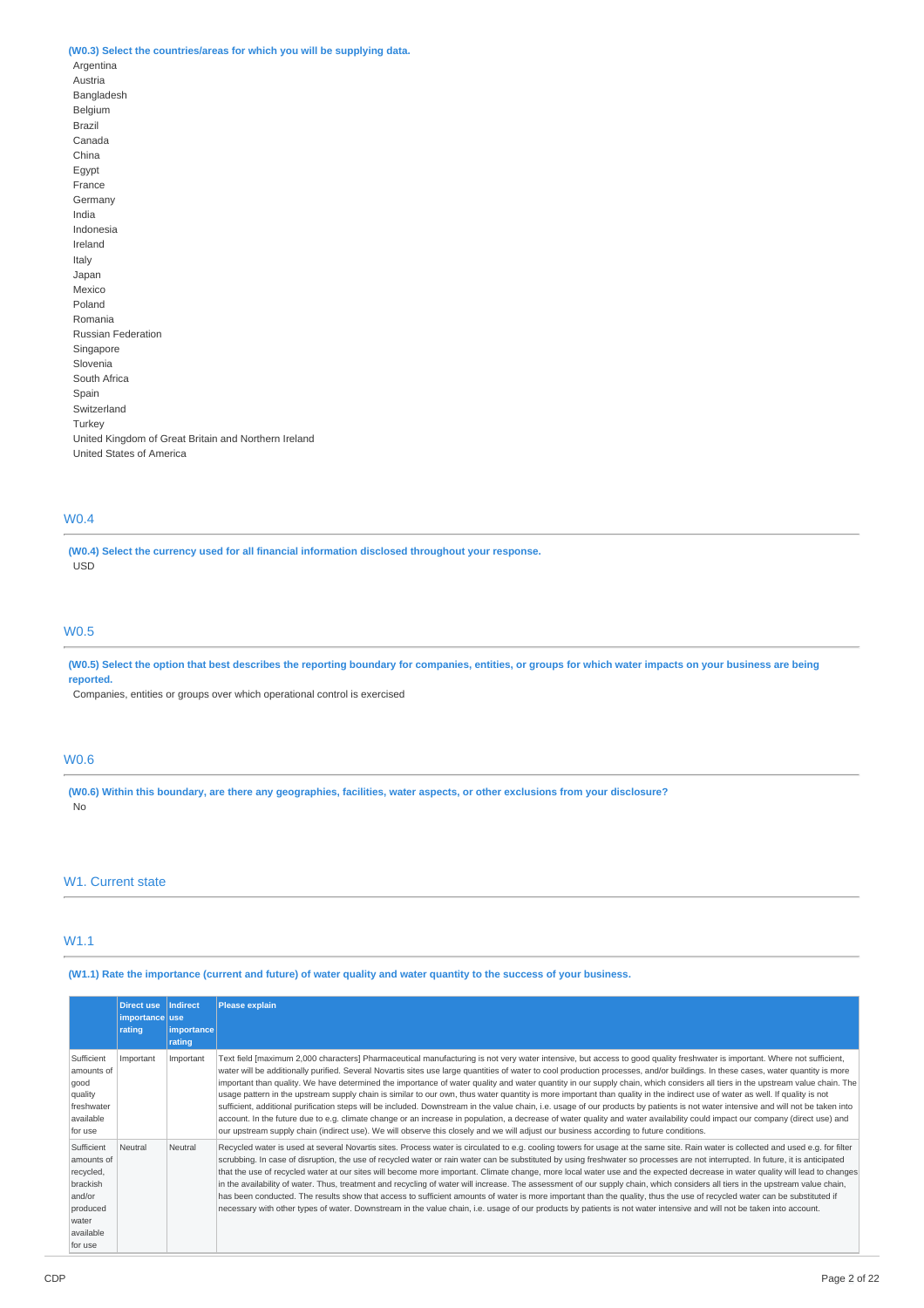# W1.2

# (W1.2) Across all your operations, what proportion of the following water aspects are regularly measured and monitored?

|                                                                                                                                              | % of                        | <b>Please explain</b>                                                                                                                                                                                                                                                                                                                                                                                                                                                                                                                                                                                                                                                                                                                                                                                                                                                                   |
|----------------------------------------------------------------------------------------------------------------------------------------------|-----------------------------|-----------------------------------------------------------------------------------------------------------------------------------------------------------------------------------------------------------------------------------------------------------------------------------------------------------------------------------------------------------------------------------------------------------------------------------------------------------------------------------------------------------------------------------------------------------------------------------------------------------------------------------------------------------------------------------------------------------------------------------------------------------------------------------------------------------------------------------------------------------------------------------------|
|                                                                                                                                              | sites/facilities/operations |                                                                                                                                                                                                                                                                                                                                                                                                                                                                                                                                                                                                                                                                                                                                                                                                                                                                                         |
| Water withdrawals-<br>total volumes                                                                                                          | 100%                        | Novartis actively manages its water consumption by monitoring amounts of water input, water use and water output throughout the organization. Percentage<br>coverage is 100%. Total water input (withdrawals) volumes and volumes by sources are reported on a quarterly basis by all production, research and<br>development and major administration facilities under Novartis operational control. Accurate information on water input (withdrawals) is obtained from invoices<br>and public water meters (for purchased water) or from own supplying operations.                                                                                                                                                                                                                                                                                                                    |
| Water withdrawals-<br>volumes by source                                                                                                      | 100%                        | Water input (withdrawals) is the sum of all fresh water amounts entering a site from all types of water sources (where from). Percentage coverage is 100%. The<br>following water input by source indicators (where relevant) are reported quarterly, together with the total volumes as stated above: - Water purchased from<br>external suppliers - Water drawn from aquatic environment, groundwater - Water drawn from aquatic environment, surface water - Water collected from rain -<br>Water input as ingredient of raw materials or from other sources. Accurate information on water input (withdrawals) by source is obtained from invoices and<br>public water meters (for purchased water) or from own supplying operations.                                                                                                                                               |
| <b>Entrained water</b><br>associated with your<br>metals & mining sector<br>activities - total volumes<br>[only metals and mining<br>sector] | <not applicable=""></not>   | <not applicable=""></not>                                                                                                                                                                                                                                                                                                                                                                                                                                                                                                                                                                                                                                                                                                                                                                                                                                                               |
| Produced water<br>associated with your oil<br>& gas sector activities -<br>total volumes [only oil<br>and gas sector]                        | <not applicable=""></not>   | <not applicable=""></not>                                                                                                                                                                                                                                                                                                                                                                                                                                                                                                                                                                                                                                                                                                                                                                                                                                                               |
| Water withdrawals<br>quality                                                                                                                 | Not relevant                | Water withdrawal quality is not monitored at corporate level. However, it is monitored at a site level, which uses the withdrawn water. This is why we have<br>selected "not relevant" at corporate level in the drop down menu. The requirements for the water quality depends on the final usage form of the water at the<br>respective sites and is supervised through regulatory control mechanisms. For instance, if the water is in direct contact with our products we use water of high<br>quality (e.g. purified water); in case the withdrawn water is not meeting these standards the water is additionally treated (e.g. via reverse osmosis). There is no<br>future need for monitoring water withdrawals at corporate Levels, as it is a prerequisite for the specific production site to comply with regulatory requirements,<br>like GMP (Good Manufacturing Practice). |
| Water discharges -<br>total volumes                                                                                                          | 100%                        | Water output (discharges) is the sum of all water amounts sent to any destination off site. Percentage coverage is 100%. Total water output volumes and<br>volumes by sources are reported on a quarterly basis by all production, research and development and major administration facilities under Novartis<br>operational control. Accurate information on water output (discharges) is obtained from water meters of sewer system and on- or off-site Waste Water<br>Treatment Plant (WWTP) invoices.                                                                                                                                                                                                                                                                                                                                                                              |
| Water discharges -<br>volumes by destination                                                                                                 | 100%                        | Water output (discharges) is the sum of all water amounts sent to any destination off site. Percentage coverage is 100%. The following water output by source<br>indicators (where relevant) are reported quarterly, together with the total volumes as stated above: - Water returned, released directly to aquatic environment -<br>Water returned, discharged via on-site or off-site treatment - Water lost (evaporated from cooling / heating systems, output as product ingredient or output to<br>other destination). Accurate information on water output (discharges) by destination is obtained from water meters of sewer system and on- or off-site Waste<br>Water Treatment Plant (WWTP) invoices.                                                                                                                                                                         |
| Water discharges -<br>volumes by treatment<br>method                                                                                         | 100%                        | Water returned, discharged via on-site or off-site treatment, is a mandatory indicator for all sites. Percentage coverage is 100%. It is reported quarterly and<br>covers water that goes through treatment either in an on-site or off-site Waste Water Treatment Plant (WWTP) or both, on which at least one or several effluent<br>load parameters are reduced to conditions in line with the local legal requirement for effluent to surface fresh water bodies. Accurate information on treatment<br>method from off-site WWTP is obtained from WWTP invoices managed at the local level and for manufacturing sites reporting is usually monthly or quarterly.                                                                                                                                                                                                                    |
| Water discharge quality   100%<br>- by standard effluent<br>parameters                                                                       |                             | Water quality data is reported on a yearly basis by 100% of all production and research and development facilities under Novartis operational control. Accurate<br>information on multiple water quality indicators (e.g. Total Suspended Solids, Chemical Oxygen Demand, nitrogen and phosphate content) is obtained and<br>reported in line with local requirements. All manufacturing facilities also assess effluent load of active pharmaceutical ingredients (APIs) in their water streams,<br>using a risk-based approach based primarily on mass balance methods (and respective eco-toxicity parameters of individual drug substances.                                                                                                                                                                                                                                         |
| Water discharge quality Not relevant<br>- temperature                                                                                        |                             | Water discharge quality - temperature is not monitored at corporate level, but monitored at all site level with local waste water permits including temperature<br>limits among other parameters. This is why we have selected "not relevant" at corporate level in the drop-down menu. Our manufacturing sites are obliged to<br>fulfil local permits: regular site conformance reviews and audits include the inspection of local waste water permits and support the adherence to local<br>regulations. We currently evaluate if we include in future the temperature of water discharged into our corporate monitoring program. This helps to increase<br>awareness on corporate levels on future risk from increased temperature of local water bodies e.q. due to climate change.                                                                                                 |
| Water consumption -<br>total volume                                                                                                          | 100%                        | Novartis actively manages its water consumption by monitoring amounts of water input, water use and water output throughout the organization. Percentage<br>coverage is 100%. Total volume of water consumption (water lost) is reported on a quarterly basis by all production, research and development and major<br>administration facilities under Novartis operational control. Information on water consumption is obtained from water meters for respective use streams, from<br>production reports, or are estimated from uses and processes.                                                                                                                                                                                                                                                                                                                                   |
| Water recycled/reused                                                                                                                        | 76-99                       | Water recycled/reused is monitored through an annual site assessment. All sites across the organization are requested to review and quarantee their set of<br>sustainability metrics to ensure accurate reporting of relevant metrics to the organization. Water recycled/reused is then monitored at these sites where it is<br>identified to be relevant, i.e. at places where such water recycling/reuse initiatives have been implemented, either in areas of water scarcity or by major<br>production, R&D and administration facilities.                                                                                                                                                                                                                                                                                                                                          |
| The provision of fully-<br>functioning, safely<br>managed WASH<br>services to all workers                                                    | 100%                        | Due to the nature of our operations, where cleanliness and sterile working conditions are extremely important, we ensure that fresh water is available for<br>cleaning, washing, and sanitary services at all facilities under Novartis operational control. Availability of water used for sanitary purposes is monitored through<br>invoices from external suppliers and is reported on a quarterly basis by all production, research and development and administration facilities under Novartis<br>operational control. Accurate information on water input (withdrawals) by source is obtained from invoices and public water meters (for purchased water) or<br>from own supplying operations.                                                                                                                                                                                   |

# W1.2b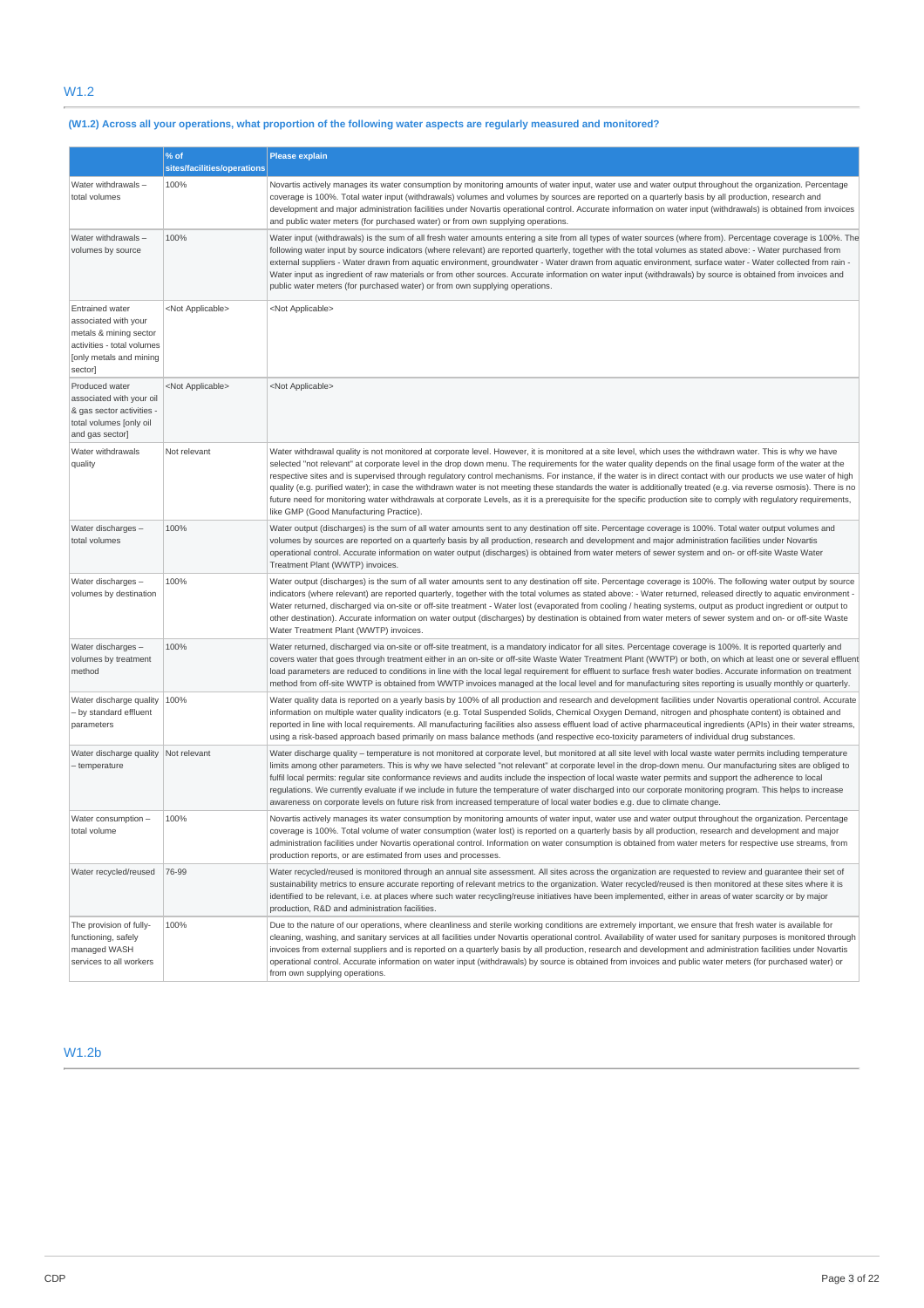## (W1.2b) What are the total volumes of water withdrawn, discharged, and consumed across all your operations, and how do these volumes compare to the **previous reporting year?**

|                      | <b>Volume</b><br>(megaliters/year) with | previous<br>reporting<br>vear | Comparison Please explain                                                                                                                                                                                                                                                                                                                                                                                                                                                                                                                                                                                                                                                                                                                                                                                                                                                                                                                                                                                                                                      |
|----------------------|-----------------------------------------|-------------------------------|----------------------------------------------------------------------------------------------------------------------------------------------------------------------------------------------------------------------------------------------------------------------------------------------------------------------------------------------------------------------------------------------------------------------------------------------------------------------------------------------------------------------------------------------------------------------------------------------------------------------------------------------------------------------------------------------------------------------------------------------------------------------------------------------------------------------------------------------------------------------------------------------------------------------------------------------------------------------------------------------------------------------------------------------------------------|
| Total<br>withdrawals | 66716                                   | About the<br>same             | Cooling water (primarily freshwater from groundwater sources or river-beds) can be withdrawn in large quantities and is returned in similar volumes to its original<br>source nearby with negligible losses or variation in guality. Total withdrawals are about the same as the previous reporting year (66716 ML vs. 69466 ML in 2018,<br>restated to account for Alcon spin-off). Volumes withdrawn are about the same as last year (<10% variance), with a tendency for reduction due to implemented<br>actions to meet the company-wide target to reduce water consumption by half in 2025. We expect that total water withdrawals will continue to decrease in future<br>years, due to our environmental sustainability strategy, including water targets, which help increase efficiencies in production and cleaning processes.                                                                                                                                                                                                                        |
| Total<br>discharges  | 65396                                   | About the<br>same             | The total quantity of water discharges does not include additional water losses from Novartis facilities due to evaporation from heating and cooling systems or water<br>use in products (1196 ML). Total discharges are about the same as the previous reporting year (65396 ML vs. 68466 ML in 2018, restated to account for Alcon spin-<br>off). Volumes discharged are about the same as last year (<10% variance), with a tendency for reduction due to implemented actions to meet the company-wide<br>target to reduce water consumption by half in 2025. We expect that total discharge will decrease further in future years thanks to our environmental sustainability<br>strategy, including water targets, which will increase efficiencies in production and cleaning processes.                                                                                                                                                                                                                                                                  |
| Total<br>consumption | 1196                                    | About the<br>same             | Total consumption includes water losses from Novartis facilities due to evaporation from heating and cooling systems or water use in products. Total consumption is<br>partly estimated from uses and processes at each sites, therefore total consumption does not exactly equals to total withdrawal minus total discharges (66716-<br>65396=1320). However, plausibility checks help to ensure that mismatch are smaller than 10% at each site. Total consumption is about the same than previous<br>reporting year (1196 ML vs. 1316 ML in 2018, restated to account for Alcon spin-off). Volumes consumed are about the same as last year (<10% variance), with a<br>tendency for reduction due to implemented actions to meet the company-wide target to reduce water consumption by half in 2025. We expect that water not returned<br>to the local environment will decrease in future years. This is due to our environmental sustainability strategy, including water targets, which will increase of<br>equipment efficiency to reduce evaporation. |

# W1.2d

# **(W1.2d) Indicate whether water is withdrawn from areas with water stress and provide the proportion.**

|         | <b>Withdrawals</b> %<br>are from<br>areas with<br>water stress areas with reporting | withdrawn with<br><b>from</b><br>water<br><b>stress</b> | <b>previous</b><br><b>vear</b> | tool            | Comparison Identification Please explain                                                                                                                                                                                                                                                                                                                                                                                                                                                                                                                                                                                                                                                                                                                                                                                                                                                                                                                                          |
|---------|-------------------------------------------------------------------------------------|---------------------------------------------------------|--------------------------------|-----------------|-----------------------------------------------------------------------------------------------------------------------------------------------------------------------------------------------------------------------------------------------------------------------------------------------------------------------------------------------------------------------------------------------------------------------------------------------------------------------------------------------------------------------------------------------------------------------------------------------------------------------------------------------------------------------------------------------------------------------------------------------------------------------------------------------------------------------------------------------------------------------------------------------------------------------------------------------------------------------------------|
| Row Yes |                                                                                     | $1 - 10$                                                | Lower                          | WRI<br>Aqueduct | To assess our risks related to water stressed areas we are using the WRI Aqueduct tool by entering the coordinates of all our site and evaluating the<br>results against the overall water risk, including physical risks for water quality and quantity, regulatory and reputational risk. All sites resulting in<br>medium and high risks are taken into account for withdrawals sourced from water stressed areas. This allows us to consider future developments and<br>assess water risks at individual sites. The volume of water withdrawn from water stressed areas in 2019 is lower than compared to previous year (4.64)<br>% vs 6.79% in 2018). This is due to implementation of actions, e.g. recycling of water in cooling towers, to reach our company-wide 2025 water target<br>(water consumption reduced by half in our operations). Additionally due to network transformation, e.g. Alcon division spin-off, less sites are located in<br>water stressed area. |

# W1.2h

# **(W1.2h) Provide total water withdrawal data by source.**

|                                                                                              | <b>Relevance Volume</b> | (megaliters/year) with    | previous<br>reporting<br>year | Comparison Please explain                                                                                                                                                                                                                                                                                                                                                                                                                                                                                                                                                                                                                                                                                                                                                                                                                                                                                                                                                                                                                                |
|----------------------------------------------------------------------------------------------|-------------------------|---------------------------|-------------------------------|----------------------------------------------------------------------------------------------------------------------------------------------------------------------------------------------------------------------------------------------------------------------------------------------------------------------------------------------------------------------------------------------------------------------------------------------------------------------------------------------------------------------------------------------------------------------------------------------------------------------------------------------------------------------------------------------------------------------------------------------------------------------------------------------------------------------------------------------------------------------------------------------------------------------------------------------------------------------------------------------------------------------------------------------------------|
| Fresh surface<br>water, including<br>rainwater, water<br>from wetlands.<br>rivers, and lakes | Relevant                | 9111                      | About the<br>same             | Withdrawal from fresh surface water is relevant for several Novartis sites, because large quantities of fresh surface water can be used to cool<br>production processes, and/or buildings. Novartis reports the quantities of water abstracted from the aquatic environment, surface water and<br>groundwater. Novartis reports fresh surface water use as well as rainwater or other precipitation harvested at the sites (on roofs, in ponds, etc.).<br>Total withdrawal is about the same (<10% variance) as the previous reporting year (9111 ML vs. 9408 ML in 2018, restated to account for Alcon<br>spin-off). The slight tendency of reduction is due to implemented actions mainly addressing withdrawals of groundwater and from third party<br>sources. We expect that the volume will decrease in future years. This is due to our 2025 environmental sustainability strategy, including water<br>targets, which will increase efficiencies in production and cleaning processes. Note: 7426 value provided in CDP 2019 report was incorrect |
| Brackish surface<br>water/Seawater                                                           | Not<br>relevant         | <not applicable=""></not> | $<$ Not<br>Applicable>        | Novartis does not withdraw brackish surface water / seawater.                                                                                                                                                                                                                                                                                                                                                                                                                                                                                                                                                                                                                                                                                                                                                                                                                                                                                                                                                                                            |
| Groundwater-<br>renewable                                                                    | Relevant                | 48251                     | About the<br>same             | Withdrawal from renewable groundwater sources is relevant for several Novartis sites, because large quantities of water can be used to cool<br>production processes, and/or buildings. Novartis reports the quantities of water abstracted from the aquatic environment, surface water and<br>groundwater. Most water abstracted from the environment is from renewable groundwater sources. Total withdrawal is about the same (<10%<br>variance) as the previous reporting year (48251 ML vs. 49611 ML in 2018, restated to account for Alcon spin-off). The tendency of a slight<br>reduction is due to implemented actions to meet the company-wide target to reduce water consumption by half in 2025. We expect that the<br>volume will continue to decrease in future years. This is due to our 2025 environmental sustainability strategy, including water targets, which will<br>increase efficiencies in production and cleaning processes                                                                                                     |
| Groundwater-<br>non-renewable                                                                | Not<br>relevant         | <not applicable=""></not> | $<$ Not<br>Applicable>        | Most groundwater abstracted from the environment is from renewable groundwater sources.                                                                                                                                                                                                                                                                                                                                                                                                                                                                                                                                                                                                                                                                                                                                                                                                                                                                                                                                                                  |
| Produced/Entrained Not<br>water                                                              | relevant                | <not applicable=""></not> | $<$ Not<br>Applicable>        | Novartis does not have water entering the organization's boundary as a result of the extraction, processing, or use of any raw material.                                                                                                                                                                                                                                                                                                                                                                                                                                                                                                                                                                                                                                                                                                                                                                                                                                                                                                                 |
| Third party sources                                                                          | Relevant                | 9354                      | Lower                         | This includes water purchased from external suppliers and is relevant in areas, where fresh surface water and / or groundwater abstraction is not<br>possible. Volume is lower (>10% variance) as the previous reporting year (9,354 ML vs. 10,457 ML in 2018, restated to account for Alcon spin-<br>off) due to seasonal conditions (less water used for cooling) and implemented actions to meet the company-wide target to reduce water<br>consumption by half in 2025. We expect that the volume will continue to decrease in future years. This is due to our 2025 environmental<br>sustainability strategy, including water targets, which will increase efficiencies in production and cleaning processes.                                                                                                                                                                                                                                                                                                                                       |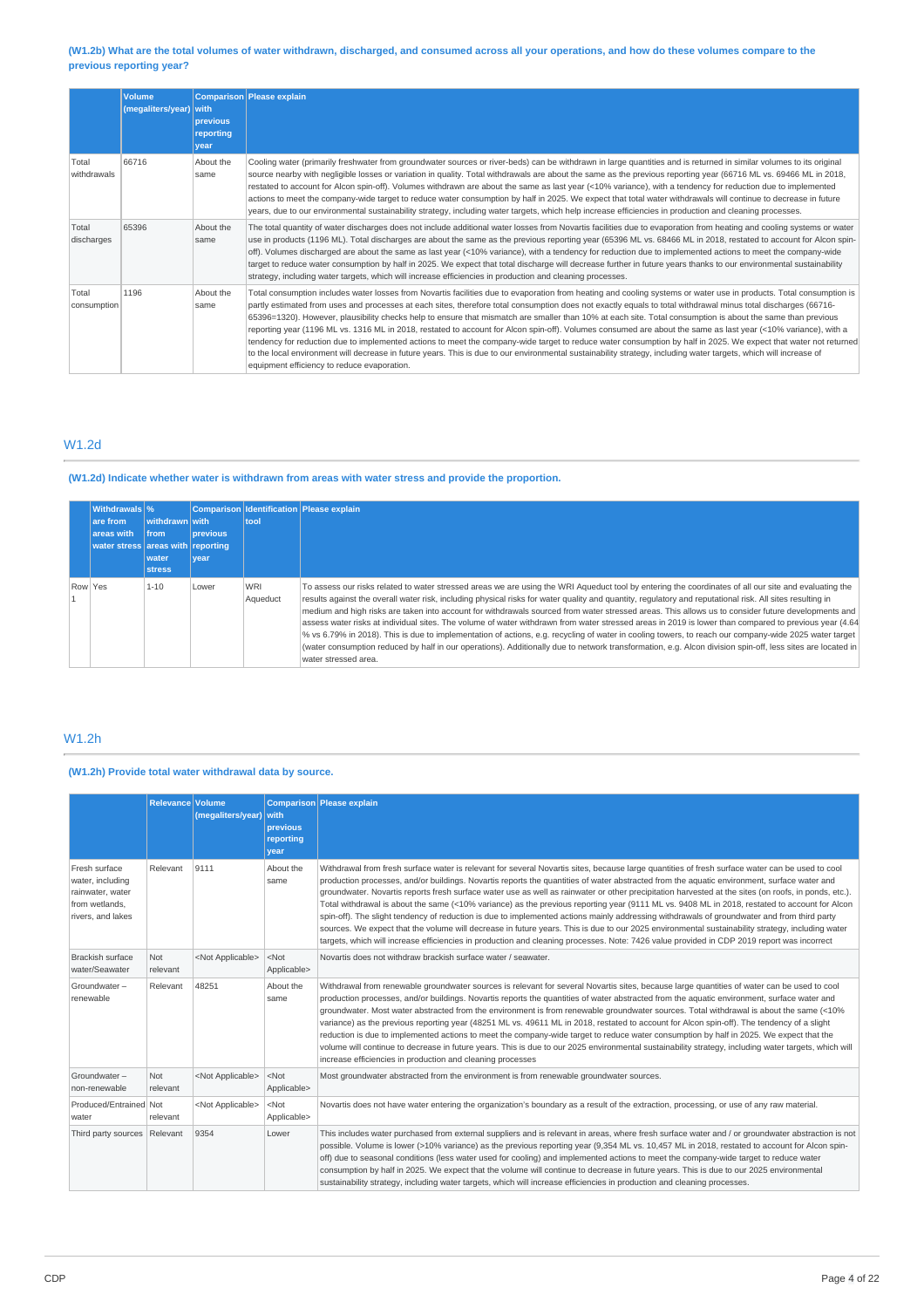## **(W1.2i) Provide total water discharge data by destination.**

|                                              | <b>Relevance Volume</b> | (megaliters/year) with    | <b>previous</b><br>reporting<br><b>year</b> | <b>Comparison Please explain</b>                                                                                                                                                                                                                                                                                                                                                                                                                                                                                                                                                                                                                                                                                                                                                                                                                                                 |
|----------------------------------------------|-------------------------|---------------------------|---------------------------------------------|----------------------------------------------------------------------------------------------------------------------------------------------------------------------------------------------------------------------------------------------------------------------------------------------------------------------------------------------------------------------------------------------------------------------------------------------------------------------------------------------------------------------------------------------------------------------------------------------------------------------------------------------------------------------------------------------------------------------------------------------------------------------------------------------------------------------------------------------------------------------------------|
| Fresh surface<br>water                       | Relevant                | 8805                      | About the<br>same                           | Novartis reports the quantities of water discharged to the aquatic environment, surface water and groundwater destinations. This is relevant as the<br>majority of non-contaminated cooling water is discharged back into the original water body. Total water discharged is about the same (<10% variance)<br>as the previous reporting year (8805 ML vs. 9183 ML in 2018, restated to account for Alcon spin-off). The tendency of a reduction is due to<br>implemented actions to meet the company-wide target to reduce water consumption by half in 2025. We expect that the volume will decrease in future<br>years. This is due to our 2025 environmental sustainability strategy, including water targets, which will increase efficiencies in production and cleaning<br>processes. Note: provided value of 50773 in CDP 2019 report was incorrect entered in this row. |
| <b>Brackish</b><br>surface<br>water/seawater | Not<br>relevant         | <not applicable=""></not> | $<$ Not<br>Applicable>                      | Novartis does not discharge water to brackish surface water / seawater destination.                                                                                                                                                                                                                                                                                                                                                                                                                                                                                                                                                                                                                                                                                                                                                                                              |
| Groundwater                                  | Relevant                | 46707                     | About the<br>same                           | Novartis reports the quantities of water discharged to the aquatic environment, surface water and groundwater destinations. This is relevant as the<br>majority of non-contaminated cooling water is discharged back into the original water body. Total water discharged is about the same (<10% variance)<br>as the previous reporting year (46707 MLvs.48714 ML in 2018, restated to account for Alcon spin-off). The tendency for a reduction is due<br>implemented actions to meet the company-wide target to reduce water consumption by half in 2025. We expect that the volume will decrease in future<br>years. This is due to our 2025 environmental sustainability strategy, including water targets, which will increase efficiencies in production and cleaning<br>processes. Note: provided value of 7253 in CDP 2019 report was incorrect entered in this row.    |
| Third-party<br>destinations                  | Relevant                | 9884                      | About the<br>same                           | Novartis contact water is discharged via on-site or off-site Treatment. This is relevant to fulfil regulatory requirements by reducing the load of certain<br>parameters. Total volume is about the same (<10% variance) as the previous reporting year (9884 ML vs. 10569 ML in 2018, restated to account for<br>Alcon spin-off). The tendency of a reduction is due to implemented actions to meet the company-wide target to reduce water consumption by half in<br>2025. We expect that the volume will decrease in future years. This is due to our 2025 environmental sustainability strategy, including water targets,<br>which will increase efficiencies in production and cleaning processes.                                                                                                                                                                          |

# W1.4

**(W1.4) Do you engage with your value chain on water-related issues?** Yes, our suppliers

#### W1.4a

(W1.4a) What proportion of suppliers do you request to report on their water use, risks and/or management information and what proportion of your procurement **spend does this represent?**

# **Row 1**

**% of suppliers by number**

1-25

#### **% of total procurement spend**

26-50

### **Rationale for this coverage**

Novartis has hundreds of thousands of suppliers in its global network, continuous compliance is targeted at key suppliers with greater amounts of spend in various categories. Novartis 2025 goal on "no water quality impacts from manufacturing effluents" comprises suppliers, which are important due to tactical and strategical business reasons. Besides these key suppliers, all antibiotic producing suppliers are included as well, due to our commitment to the AMR IA roadmap. Our guideline on Corporate Responsibility Management emphasizes that environment protection is directly linked with our Responsible Procurement program. Hence, the key incentive for suppliers to disclose this information is the opportunity they have to enhance their business relationship with us.

### **Impact of the engagement and measures of success**

We assess and audit the level of maturity towards our 2025 goal, "no water quality impacts from manufacturing effluents", in three levels: capability, assessed, target achieved. We have set milestones for each level and success is measured against these milestones. This information is used to monitor progress, track and steer implementation and inform business leader on the achievement of our water targets and goals.

## **Comment**

NA

W1.4b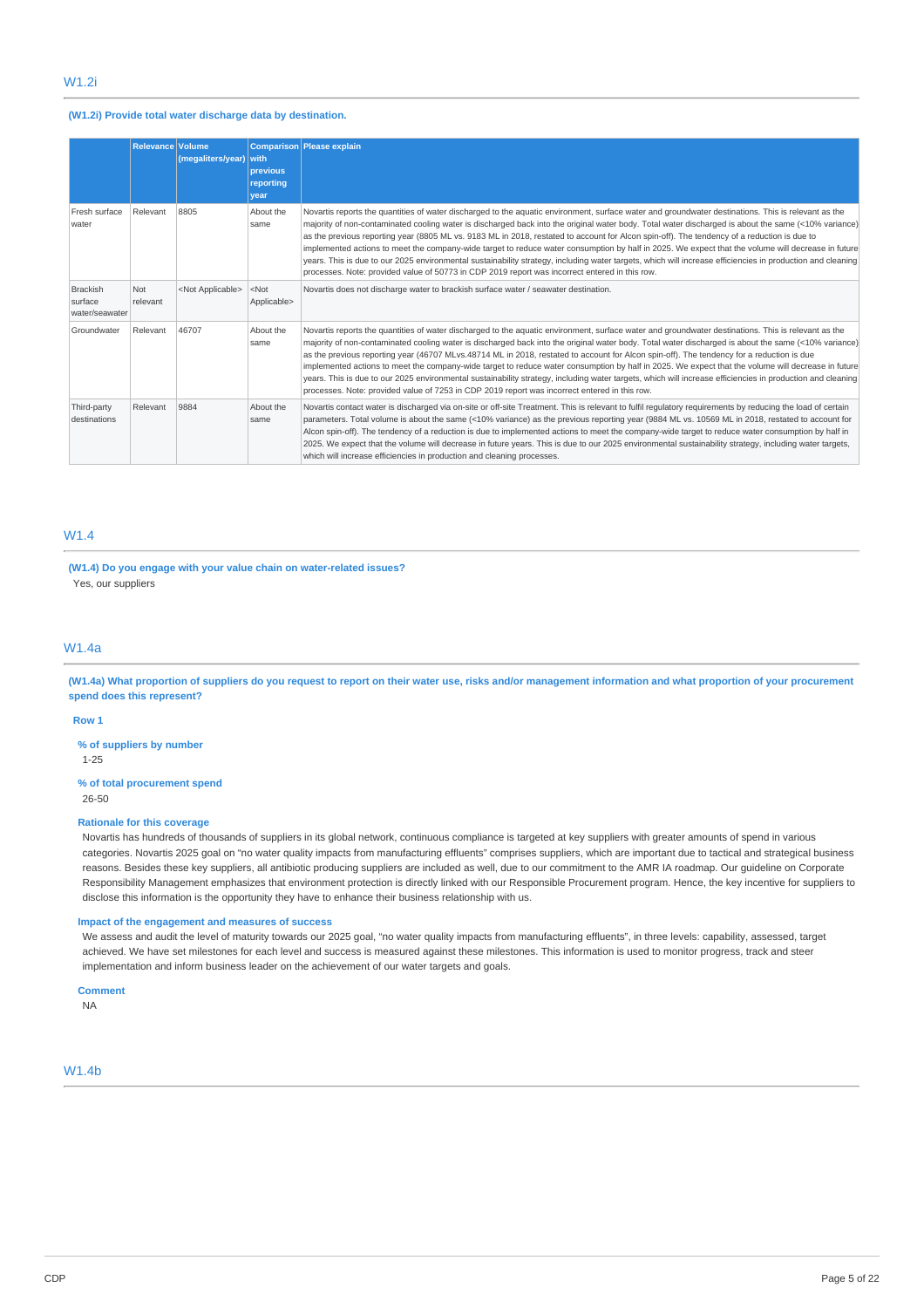#### **(W1.4b) Provide details of any other water-related supplier engagement activity.**

#### **Type of engagement**

Incentivizing for improved water management and stewardship

#### **Details of engagement**

Demonstrable progress against water-related targets is incentivized in your supplier relationship management

**% of suppliers by number**

1-25

**% of total procurement spend**

26-50

### **Rationale for the coverage of your engagement**

A supply chain analysis on water footprint using an Environmentally Extended Input-Output EEIO tool (EnScaN - Environmental Supply chain accounting Novartis) has been conducted annually since 2014 to assess key areas of relevance. The social cost of water, in particular if resources are scarce, is a decisive factor to determine the total environmental impact of our supply chain. The social costs of the water footprint, which relate to our direct materials supply chain encompasses around 20% of our total supply chain footprint. With this information we ensure that we put effort into educating suppliers on the latest technological solutions available for water management and provide them with a platform to collaborate. As Novartis has hundreds of thousands of suppliers in its global network, so this engagement is targeted at the key suppliers with greater amounts of spend in various key procurement categories (like Chemicals) that drive most of the water consumption of our suppliers.

#### **Impact of the engagement and measures of success**

Novartis has leveraged various platforms like CDP, the Pharmaceutical Supply Chain Initiative (PSCI) and its own initiatives to engage with its suppliers on innovation and collaboration. Beneficial outcomes of this engagement include the increased awareness level of suppliers on how to reduce water usage at their sites and the sharing of success stories of achievements through collaboration. Novartis has selected suppliers for collaboration in this area. To measure success from this mode of engagement, we assess the year on year financial savings and the subsequent reduction in water footprint through the collaborative efforts of Novartis with its suppliers. These measures provide evidence that Novartis is on the right track towards achieving water neutrality by 2030.

#### **Comment**

In 2018 Novartis further developed its strategy on supply chain engagement and plans to focus its engagement activities on key suppliers based in India and China during 2019.

## W2. Business impacts

# W2.1

**(W2.1) Has your organization experienced any detrimental water-related impacts?** No

## W2.2

(W2.2) In the reporting year, was your organization subject to any fines, enforcement orders, and/or other penalties for water-related regulatory violations? No

### W3. Procedures

# W3.3

**(W3.3) Does your organization undertake a water-related risk assessment?** Yes, water-related risks are assessed

## W3.3a

**(W3.3a) Select the options that best describe your procedures for identifying and assessing water-related risks.**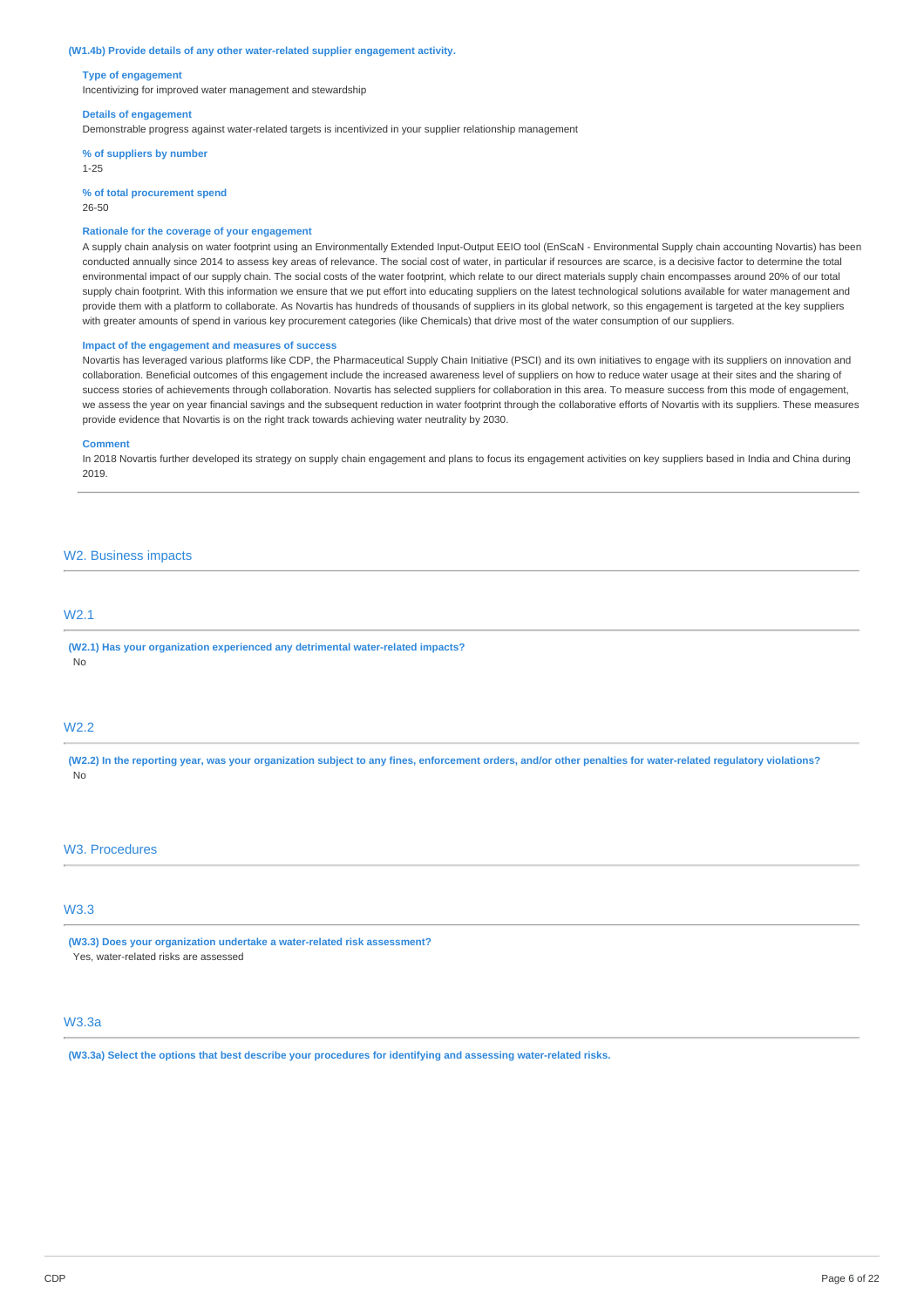### **Direct operations**

**Coverage** Full

#### **Risk assessment procedure**

Water risks are assessed as part of an enterprise risk management framework

#### **Frequency of assessment**

Annually

**How far into the future are risks considered?** 3 to 6 years

## **Type of tools and methods used**

Tools on the market Enterprise Risk Management International methodologies Databases **Other** 

# **Tools and methods used**

WRI Aqueduct ISO 31000 Risk Management Standard Internal company methods

#### **Comment**

Our Enterprise Risk Management process identifies, prioritizes and manages risks across our organisation and allows us to escalate them as needed. The risk management process consists of six main process elements (defining scope, assess risk, plan action, monitor progress, report and communicate). If risk on water availability and/or access is identified, the risk is incorporated into the relevant sites risk portfolio. Manufacturing sites perform an effluent assessment and determine the local risk of pharmaceuticals in the receiving surface waters. We use an internal enterprise risk management process aligned to international methodologies (e.g. ISO 31000), company specific developed tools (i.e. Global Operating Procedures GOP) and the European Medicines Agency Pre-Authorization of Medicines for Human Use Guideline (EMEA/CHMP/SWP/4447/00) to perform the risk assessment.

#### **Supply chain**

**Coverage**

Full

### **Risk assessment procedure**

Water risks are assessed as part of an enterprise risk management framework

### **Frequency of assessment**

Annually

#### **How far into the future are risks considered?** 3 to 6 years

#### **Type of tools and methods used**

Enterprise Risk Management International methodologies Databases Other

# **Tools and methods used**

Environmental Impact Assessment Internal company methods Other, please specify (PSCI audit protocol, Natural Capital Protocol)

#### **Comment**

Water risks were managed as part of our Responsible Procurement (RP), until August 2019. From August 2019 RP was replaced by the newly completed Third Party Risk Management (TPRM) program. This is supported by our engagement with the Pharmaceutical Supply Chain Initiative (PSCI) and the use of its audit protocol. In addition, an environmental impact analysis is performed annually, using an environmentally extended input/output assessment (EEIO tool developed by Novartis called EnScaN - Environmental Supply chain accounting Novartis). This also helps to identify water related risks. This tool considers the embedded water scarcity of our supply chain (not just our direct suppliers). Information is based on the WRI Aqueduct tool and we use the Natural Capital Protocol to quantify the supply chain environmental footprint.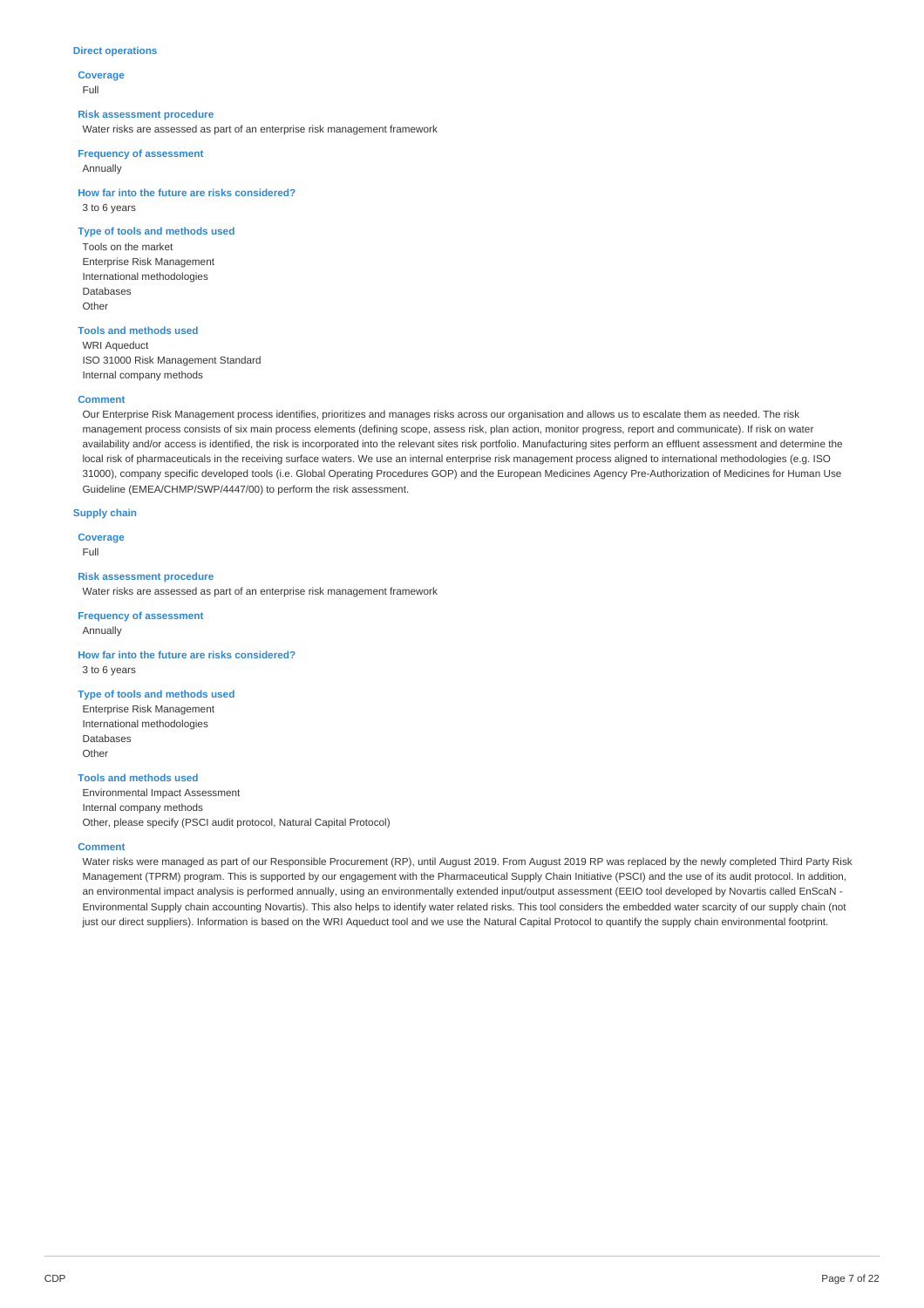#### **Other stages of the value chain**

**Coverage** Full

### **Risk assessment procedure**

Other, please specify (Regulation during approval process)

**Frequency of assessment**

Not defined

**How far into the future are risks considered?** 3 to 6 years

**Type of tools and methods used** International methodologies

### **Tools and methods used**

Other, please specify (European Medicines Agency Pre-Authorization of Medicines for Human Use Guideline (EMEA/CHMP/SWP/4447/00))

### **Comment**

For all new drug products or Type II variations, we perform an environmental risk assessment as outlined in the European Medicines Agency Pre-Authorization of Medicines for Human Use Guideline (EMEA/CHMP/SWP/4447/00), which is part of the regulatory requirement within the marketing authorization approval process. This risk assessment needs to be performed in the European Union, United States and Switzerland during any marketing authorisation approval process. We therefore do not follow any defined frequency, but complete assessments as necessary to comply with the marketing authorization approval process.

## W3.3b

# **(W3.3b) Which of the following contextual issues are considered in your organization's water-related risk assessments?**

|                                                                                                 | $\&$<br>inclusion                           | Relevance   Please explain                                                                                                                                                                                                                                                                                                                                                                                                                                                                                                                                                                                                                                                                                                                                                                                                                                                                                                                                                                                                                                                                                                                                                                                                                                                                                                                                                                                                                                             |
|-------------------------------------------------------------------------------------------------|---------------------------------------------|------------------------------------------------------------------------------------------------------------------------------------------------------------------------------------------------------------------------------------------------------------------------------------------------------------------------------------------------------------------------------------------------------------------------------------------------------------------------------------------------------------------------------------------------------------------------------------------------------------------------------------------------------------------------------------------------------------------------------------------------------------------------------------------------------------------------------------------------------------------------------------------------------------------------------------------------------------------------------------------------------------------------------------------------------------------------------------------------------------------------------------------------------------------------------------------------------------------------------------------------------------------------------------------------------------------------------------------------------------------------------------------------------------------------------------------------------------------------|
| Water<br>availability at a<br>basin/catchment<br>level                                          | Relevant,<br>always<br>included             | Pharmaceutical manufacturing is not very water intensive, but access to water is relevant for cooling purposes and in production processes, Availability of water in our operations and<br>for our suppliers is more important than water quality, as the majority of the manufacturing sites have water purification equipment to address water quality in case it has not the<br>appropriate quality. Sites located in water-stressed locations are identified using the WRI Aqueduct tool. Availability of water at a basin level is relevant and if a significant risk<br>materialize, it will be included in the Novartis risk portfolio. The Novartis risk portfolio is regularly updated using the Novartis Enterprise Risk Management guideline to cover current<br>and future risks. Downstream in the value chain, i.e. usage of our products in connection to water availability is not water intensive and is not taken into consideration.                                                                                                                                                                                                                                                                                                                                                                                                                                                                                                                |
| Water quality at<br>a<br>basin/catchment   included<br>level                                    | Relevant,<br>always                         | Quality of withdrawn water is not as important as water availability given that the majority of our own and suppliers manufacturing sites have water purification equipment to address<br>water quality issues. The quality of the water we return to environment, however, is relevant for us, as one of our environmental sustainability goals is to have "no quality impact from<br>manufacturing effluents" by 2025. All our own and key suppliers manufacturing sites are required to treat process water to conditions in line with the local legal requirements before it<br>is returned to the environment. In addition to this, all manufacturing facilities assess their effluent load of active pharmaceutical ingredients (APIs) in the receiving water streams to<br>meet our internal global standard. This is done using the internal global operating procedure "PiE" (Pharmaceuticals in the Environment) It is a risk-based approach based on mass<br>balance (and where necessary additional analytical methods) and the respective eco-toxicity parameters of individual drug substances. Potential impacts on the water quality from the<br>use of our products downstream in the value chain are very important and are considered as part of the marketing authorization approval process.                                                                                                                                                      |
| Stakeholder<br>conflicts<br>concerning<br>water resources<br>at a<br>basin/catchment<br>level   | Relevant,<br>always<br>included             | Stakeholder conflicts at basin/catchment level could impact our ability to draw sufficient water for manufacturing sites and offices, and are relevant for us. Stakeholder conflicts are<br>considered in the Risk Portfolio of each site using the internal global operating procedure "HSE Risk Management GOP". Importantly, we also want to protect stakeholders from any<br>health, safety and environmental (HSE) implications arising from our activities. The Third Party Risk Management (TPRM) program considers Health, Safety and Environmental<br>(HSE) risks within our supply chain and includes stakeholder conflicts. Downstream in the value chain, i.e. usage of our products and the concerns of stakeholders on environmental<br>impacts of our products are important and considered in our enterprise risk management process.                                                                                                                                                                                                                                                                                                                                                                                                                                                                                                                                                                                                                  |
| Implications of<br>water on your<br>key<br>commodities/raw<br>materials                         | Relevant,<br>always<br>included             | A supply chain analysis on water footprint using an environmentally extended input/output assessment (EEIO tool developed by Novartis called EnScaN - Environmental Supply<br>chain accounting Novartis) has been conducted annually since 2014 to assess key areas of relevance. The social cost of water, in particular if resources are scarce, is a decisive<br>factor on the total impact of our material supply chain. The application of the Natural Capital Protocol in quantifying our own and supply chain environmental footprints in monetary<br>terms shows that water is among the most relevant parts of our impact. Social costs of the water footprint which relate to our direct materials supply chain (including tiers of our<br>suppliers - Tier 1-n) refers to about 20% of the total supply chain footprint.                                                                                                                                                                                                                                                                                                                                                                                                                                                                                                                                                                                                                                    |
| Water-related<br>regulatory<br>frameworks                                                       | Relevant,<br>always<br>included             | Novartis requires all sites (own and supplier) to abstract and treat water to conditions in line with local legal requirements. This is relevant for our business, as a sudden shut down of<br>production due to incompliance to water-related regulatory framework, would put our mission at risk to produce our products on time, every time to meet the need of our patients.<br>Each site is required to follow the internal global operating procedure "Compliance Management GOP", which includes the tracking and adaptation of legislative and local regulatory<br>requirements. Our internal accounting system on water withdrawal and consumption also includes the reporting on water quality indicators like, total suspended solids (TSS) load,<br>chemical oxygen demand (COD) load, nitrogen load and phosphate load. In addition to local legal requirements, our own manufacturing facilities determine the amount of active<br>pharmaceutical ingredients (APIs) in their waste water and take action to ensure that it meets our internal global quidelines. This is done using a risk-based approach based on mass<br>balance (and where necessary additional analytical methods) and the respective eco-toxicity parameters of individual drug substances. All regulatory frameworks are considered and<br>assessed as part of the Novartis Enterprise Risk Management (ERM) process. Any inconsistency will be included and tracked accordingly. |
| Status of<br>ecosystems and<br>habitats                                                         | Relevant.<br>always<br>included             | The status of ecosystems and habitats are relevant for our business, because Novartis' sustainability strategy aims to ensure sufficient and safe water, as well as being a good water<br>steward wherever we operate. Aspects of ecosystems and habitats are identified following the internal risk management process (GOP HSE Risk Management) and considered, if<br>relevant, as part of the Novartis ERM process for our own sites. The risk management process is based on the international standard ISO 31000 Risk Management. Within our supply<br>chain these risks are considered and managed in the context of our Responsible Procurement (RP, until August 2019) and Third Party Risk Management (TPRM) program.                                                                                                                                                                                                                                                                                                                                                                                                                                                                                                                                                                                                                                                                                                                                         |
| Access to fully-<br>functioning,<br>safely managed<br><b>WASH</b> services<br>for all employees | Relevant,<br>always<br>included             | Cleanliness and sterile working conditions are extremely important for pharmaceutical production. Novartis therefore ensures that fresh water is available for cleaning, washing,<br>sanitary and drinking purposes at facilities under Novartis operational control. Due to the importance to our business, this is considered to be a basic requirement. Aspects of WASH<br>services are identified following the internal risk management process and considered if relevant within for our own sites. The risk management process is based on the international<br>standard ISO 31000 Risk Management. As a member of PSCI (Pharmaceutical Supply Chain Initiative) we request that suppliers, in accordance PSCI audit protocol, provide safe<br>and potable drinking water and hygienic facilities to all employees.                                                                                                                                                                                                                                                                                                                                                                                                                                                                                                                                                                                                                                             |
| Other contextual<br>issues, please<br>specify                                                   | Not<br>relevant,<br>explanation<br>provided | All contextual issues are considered above.                                                                                                                                                                                                                                                                                                                                                                                                                                                                                                                                                                                                                                                                                                                                                                                                                                                                                                                                                                                                                                                                                                                                                                                                                                                                                                                                                                                                                            |

# W3.3c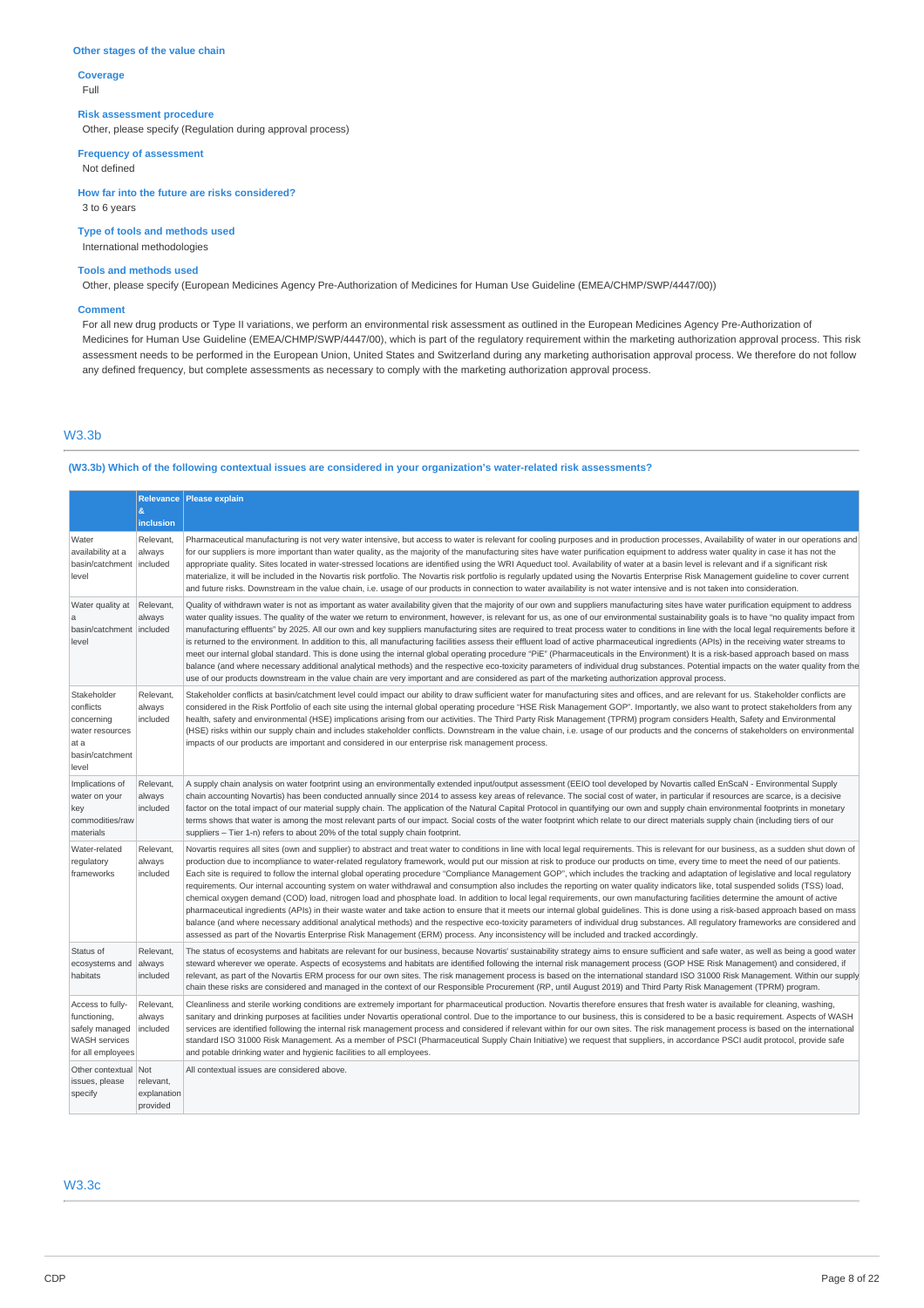# **(W3.3c) Which of the following stakeholders are considered in your organization's water-related risk assessments?**

|                                                                |                                 | Relevance Please explain                                                                                                                                                                                                                                                                                                                                                                                                                                                                                                                                                                                                                                                                                                                                                                                                                                                                                                                                                                                                                                                                                                                                                                                                                                                                                                                                                                                 |
|----------------------------------------------------------------|---------------------------------|----------------------------------------------------------------------------------------------------------------------------------------------------------------------------------------------------------------------------------------------------------------------------------------------------------------------------------------------------------------------------------------------------------------------------------------------------------------------------------------------------------------------------------------------------------------------------------------------------------------------------------------------------------------------------------------------------------------------------------------------------------------------------------------------------------------------------------------------------------------------------------------------------------------------------------------------------------------------------------------------------------------------------------------------------------------------------------------------------------------------------------------------------------------------------------------------------------------------------------------------------------------------------------------------------------------------------------------------------------------------------------------------------------|
|                                                                | $\&$<br>inclusion               |                                                                                                                                                                                                                                                                                                                                                                                                                                                                                                                                                                                                                                                                                                                                                                                                                                                                                                                                                                                                                                                                                                                                                                                                                                                                                                                                                                                                          |
| Customers                                                      | Relevant,<br>always<br>included | Novartis' purpose is to reimagine medicine to discover new ways to improve and extend people's lives. Thus, our customers and patients are the most important stakeholders,<br>because they rely on the timely delivery of our products. An environmental risk assessment, which includes water risks is a mandatory requirement for the marketing authorization<br>approval process for new medicines. A water related risk assessment is therefore routinely completed to enable us to deliver new medicines to patients without delay. Besides that, we<br>are fully committed to helping our patients/customer enjoy a cleaner environment because this has benefits for their health. Novartis believes that the careful stewardship of natural<br>resources is not only important for the company but critical for society and future generations. Novartis informs customers about its water saving activities and related water risks in its<br>annual non-financial reporting (Novartis in Society ESG Report) and in local environmental reports. Novartis also recommends to patients and consumers of pharmaceutical and<br>medicinal products that they should dispose of any unused or expired medicinal product or waste material in accordance with local requirements as well as following the disposal<br>instructions on the patient information materials provided with the product. |
| Employees                                                      | Relevant,<br>always<br>included | We believe that Novartis sustainability strategy which includes water related topics, plays an important role in attracting and retaining employees. Thus, our associates are called upon<br>to contribute to increased water efficiency and increased water quality through their work and daily habits (e.g. on the use of sanitary water). A sustainable business can only be<br>achieved if all associates contribute within and beyond their specific working environment. A cross-divisional program for harmonization of Health, Safety and Environment (HSE)<br>processes and implementation includes environmental topics and allows tracking of events, identifying relevant impacts, performing a root cause analysis, and triggering/managing<br>corrective and preventive action. Associates can use this program or tool for easy recording of HSE related issues (including water) in a timely manner and consolidate reporting, as<br>well as enhance group wide data transparency and accessibility.                                                                                                                                                                                                                                                                                                                                                                                    |
| Investors                                                      | Relevant,<br>always<br>included | Investors and their evaluation of our Environmental, Social and Governance (ESG) performance is important to us, because the results of their evaluation and their trust in our future<br>performance is directly linked to their financial support now and in future. Including this stakeholder group as part of our risk assessment process reduces the risk of losing future<br>investment in our business. In 2018 our CEO communicated to analysts and investors that building trust with society is one of the five key organizational priorities for Novartis. This<br>made it clear that Novartis has integrated environmental sustainability into its strategy. We inform our investors about our water saving activities and related water risks in our annual<br>non-financial reporting (Novartis in Society ESG Report and environment data supplement), in local environmental reports and on our webpage. In 2019, investors requested specific<br>information on environmental topics, including water, in order to get a better understanding on Novartis environmental strategy and management processes, to inform their investment<br>decisions.                                                                                                                                                                                                                                    |
| Local<br>communities                                           | Relevant,<br>always<br>included | Communities are included in our local risk assessments, because a good relationship and interactive communication with local communities will help Novartis to be a successful<br>company. We hope that regular contacts with community groups, local to the surroundings where we operate, will mitigate any reservations about our activity and will increase our<br>reputation because the community will feel integrated and not excluded. Besides corporate responsibility reporting at Group level, we inform local stakeholders about our water saving<br>activities and related water risks in local environmental and sustainability reports. For example, we have conducted a voluntary remediation project in France, to protect local<br>groundwater sources from pesticide pollutants, originating from the former owners of the area.                                                                                                                                                                                                                                                                                                                                                                                                                                                                                                                                                      |
| <b>NGOs</b>                                                    | Relevant,<br>always<br>included | NGOs are included, because they represent a wider public opinion and they can support us in developing strategies with an external view. Including this group of stakeholders reduces<br>our risk of missing emerging topics in the area of water. We collaborate with selected groups in various projects on water availability and security. E.g. The "water stewardship benefit<br>accounting methodology", with WRI, Valuing Nature and Quantis; "mapping public water management" and "water security assessment" with Massachusetts Institute of Technology<br>(MIT). We also voluntarily participate in a benchmark on anti-microbial resistance, initiated by the Access to Medicine Foundation. This benchmark aims to understand and limit the<br>impact of antibiotic manufacture on microbial resistance and provides us valuable information on our performance.                                                                                                                                                                                                                                                                                                                                                                                                                                                                                                                            |
| Other water<br>users at a<br>basin/catchment included<br>level | Relevant,<br>always             | Other water users such as other industries, are included, because we withdraw and compete for the same water source. Taking them into account will reduce the risk of water<br>shortages, because we will have a good overview of the local situation. With our current environmental sustainability strategy endorsed in 2018, we will be working with other users in<br>the same water catchments to enhance water quality wherever we operate. For example in 2019 we initiate a first pilot project on integrated watershed management in India. The<br>project will focus on capability building and establishing Community Based Organizations (CBOs) to develop and maintain technical interventions to secure water availability, e.g.<br>collecting rain water and recharging natural reservoirs for farmers.                                                                                                                                                                                                                                                                                                                                                                                                                                                                                                                                                                                   |
| Regulators                                                     | Relevant,<br>always<br>included | Regulators are included in the water risk assessments at Novartis manufacturing facilities, where we operate our own waste water treatment operations and/or discharge waste water<br>to public sewer treatment facilities. Including regulators in this process gives Novartis insights into current and emerging water related risks and allows us to develop mitigation plans<br>that will reduce these risks. This reduces uncertainties within operations and reduces the risk of an unexpected shut-down of production. Summary reports including key water<br>parameters are shared with regulators if requested. For example at a site in Germany, regulators were informed about some proposed changes to the product portfolio in advance and<br>were included in the different stages of design and execution of the adaptive process.                                                                                                                                                                                                                                                                                                                                                                                                                                                                                                                                                        |
| River basin<br>management<br>authorities                       | Relevant,<br>always<br>included | River basin management authorities are factored into water risk assessments undertaken at Novartis manufacturing facilities, because they have knowledge about the potential future<br>water related risks. They act as the point of contact for users of the watershed to enable collaborative efforts and better manage identified risks through corrective actions. This<br>reduces uncertainties within operations and reduces the risk of an unexpected shut-down of production. For example water specialists at our manufacturing sites in Switzerland and<br>Germany, work closely with the Rhine River Watershed authority and local public waste water treatment plants to monitor and control water effluent and pollutant parameters of the<br>river Rhine.                                                                                                                                                                                                                                                                                                                                                                                                                                                                                                                                                                                                                                  |
| Statutory<br>special interest<br>groups at a<br>local level    | Relevant,<br>always<br>included | The inclusion of statutory special interest groups allows Novartis to find a consensus on topics which affect relevant stakeholder groups and thus reduces uncertainties for our<br>business. Novartis informs stakeholders about its water savings activities in its annual non-financial reporting (Novartis in Society ESG Report and environment data supplement) and<br>its local environmental reports (e.g. EMAS Reports). For certain matters, e.g. water quality, we collaborate directly with the local authority and the community to identify the water risk<br>and to mitigate appropriately. For example in Germany, a Novartis pharmaceutical operation installed a state-of-the-art effluent pre-treatment production facility in agreement with the<br>local authority and community.                                                                                                                                                                                                                                                                                                                                                                                                                                                                                                                                                                                                   |
| Suppliers                                                      | Relevant,<br>always<br>included | Novartis engages in water-risk related assessments for suppliers as it has an impact on the procurement of direct and indirect materials. Suppliers are relevant, because any delay in<br>the supply chain can affect production lines and hence the delivery of critical drugs for patients. All new/future suppliers are assessed via the Novartis Third-Party Risk Management<br>(TPRM) program and existing suppliers are assessed regularly using questionnaires. Questionnaires are based on the principles and guidelines from the Pharmaceutical Supply<br>Chain Initiative (PSCI). The PSCI was formed by a group of pharmaceutical and healthcare companies to develop a shared common vision of how they can ensure better social and<br>environmental outcomes (including water) in the communities they serve. The evaluations of these questionnaires enables us to determine the risk factors involved so they can be<br>included in the risk assessment process. Novartis considers all tiers in the upstream supply chain.                                                                                                                                                                                                                                                                                                                                                              |
| Water utilities at Relevant,<br>a local level                  | always<br>included              | Water utilities at a local level are important stakeholders, because they give us valuable input for certain business decisions, e.g. feedback on the utility's capability to meet our water<br>(quality and quantity) demand now and in the future. This information on e.g. future fresh water availability is relevant and enables Novartis to integrate this into its risk assessment<br>process and ensure adequate mitigation actions are implemented. This reduces risk and uncertainties and helps to ensure an undisrupted production processes. Novartis informs<br>stakeholders about its water savings activities in its annual non-financial reporting (Novartis in Society ESG Report and environment data supplement) and its local environmental<br>reports (e.g. EMAS Reports). For certain matters, e.g. water quality, we collaborate directly with local authority and the community to identify risks and to mitigate appropriately. For<br>example in Germany one of our pharmaceutical operations installed a state-of-the-art effluent pre-treatment production facility in collaboration and agreement with the local water<br>utilities, authority and community.                                                                                                                                                                                                              |
| Other<br>stakeholder,<br>please specify                        | Not<br>considered               | All stakeholders are considered above.                                                                                                                                                                                                                                                                                                                                                                                                                                                                                                                                                                                                                                                                                                                                                                                                                                                                                                                                                                                                                                                                                                                                                                                                                                                                                                                                                                   |

# W3.3d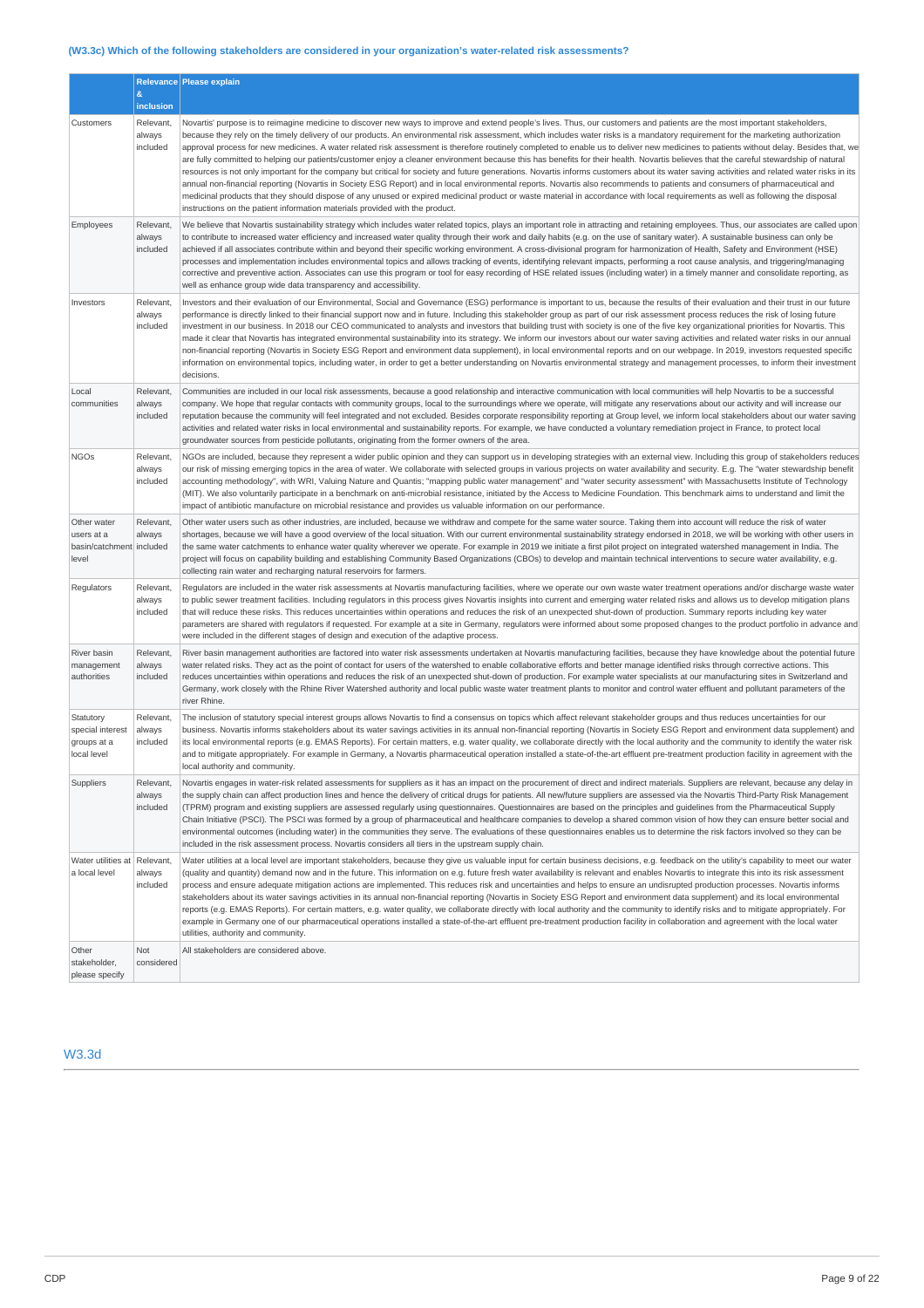(W3.3d) Describe your organization's process for identifying, assessing, and responding to water-related risks within your direct operations and other stages of **your value chain.**

Water risks are evaluated as part of the HSE risk assessment process and if significant are included in the Novartis Risk Portfolio. The Novartis Risk Portfolio is presented to the Executive Committee of Novartis and the Risk Committee of the Board of Directors. This information assists in decision-making and budget allocation. Where risk exposure is identified, divisions, organisational units and corporate functions are responsible for ensuring the establishment of adequate strategies and measures to be applied to both reduce the impact and / or risk likelihood as far as feasible.

In order to have a significant impact a risk must have the potential to influence more than 1% of the total revenue within a five-year period. The currently very low financial implications related to water risks and the possibilities to avoid/mitigate these risks by alternative ways, did not change our strategy for growth. Our use of the WRI Aqueduct tool and internal company methods to assess water risks at individual sites, allows us to consider future developments.

The risks of pharmaceuticals in the environment from manufacturing effluents is assessed by using internal guideline (GOP Pharmaceuticals in the Environment) and guidance notes. We maintain an accounting system on water withdrawal, consumption and discharge. Effluent risks are also not considered a material risk to our growth strategy.

Since 2014, we have conducted an annual study on the carbon and water footprint of the direct material supply chain (upstream value chain) per business, per supply category and per country. The water footprint identifies impact in hot spots areas. Water risks in the supply chain are considered as part of the HSE risk area for our Responsible Procurement (RP, until August 2019) and TPRM (Third Party Risk Management) program. Water consumption related risks associated with our supply chain are also being assessed using an environmentally extended input /output assessment (EEIO tool developed by Novartis called EnScaN - Environmental Supply chain accounting Novartis). It considers all tiers in the upstream value chain. We aim to keep the procedure in our own and our suppliers' operations as similar as possible to make sure that the identified risks are not biased one way or the other.

## W4. Risks and opportunities

# W4.1

(W4.1) Have you identified any inherent water-related risks with the potential to have a substantive financial or strategic impact on your business? No

## W4.1a

**(W4.1a) How does your organization define substantive financial or strategic impact on your business?**

At Novartis, risk and strategy issues are integrated in a cross-functional risk management process, because both belong together. A holistic view of all risks are consolidated in a Novartis Risk Compass which enables senior management, the Executive Committee of Novartis (ECN) and the Novartis Board of Directors to focus discussion on key strategic risks and to align the company strategy so our risk exposure can be minimized. The functions involved in this process include Corporate Finance, Legal, People & Organization (formerly Human Resources), Business Continuity and Novartis Emergency Management, Ethics, Risk and Compliance, Health Safety and Environment (HSE), Global Health & Corporate Responsibility, Information Security, Data Privacy, Quality Assurance and Third Party Risk Management (TPRM), thus covering both, our direct operations and supply chain. The involvement of these different groups ensures that the Novartis Risk Compass covers issues affecting strategical direction, direct operations and as well as supply chain in a holistic manner. The Enterprise Risk Management (ERM) process includes a risk identification top down from all business units as well as the supporting functions that is known as the One Risk Discussion. In addition, the risk identification is bottom up from the countries. All these outputs are then consolidated in the Novartis Risk Compass, which is continually monitored by the Risk & Resilience team. The process is repeated annually. The process begins by determining our risk exposure followed by defining the scope of risk management activities, understanding the external and internal context in which Novartis operates, defining the criteria of the potential impact of each risk and the likelihood that each risk will occur. A risk matrix is created where the likelihood of a risk occurring is plotted against the impact on objectives. This gives guidance on prioritization. The matrix consists of five levels for likelihood (rare, unlikely, possible, likely, and almost certain) and five levels for impact (insignificant, minor, moderate, major, and severe)). Risks are categorized using the Novartis Risk Compass in strategic, operational and emerging risks and / or as awareness topics, which enables us to focus on the right risks and ensures that the most appropriate mitigation strategy is put in place.

All functions within the company define their threshold of substantive impact on the company's performance. The financial ranges which define substantive impact at the Group level are <1%, 1-2%, >2-4% and >4% loss of annual sales. Other measures are e.g. time of delayed product registration, findings in authority inspections, increased resilience, damage of reputation and / or environment. Impacts are plotted against the likelihood of an impact materializing within 5 years to help guide senior management, and ensures that the ECN and Board of Directors only focus on the key risks.

As outlined in W1.1, water is important for production processes in our own (direct use) and supply chain (upstream value chain; indirect use) whereas quantity is more important than quality. Large quantities of water are used at several Novartis sites to cool production processes and/ or buildings. Novartis encourages the use of water for cooling at sites where water is abundant. This saves significant quantities of energy and associated greenhouse gas (GHG) emissions. In the unlikely event of a longer-term future, where sites could no longer abstract cooling water from the aquatic environment due to e.g. climate change resulting in water shortage (glacier regression), the use of mechanical chillers would be required to cool the production processes. This would result in higher operating costs through increased energy usage and higher GHG emissions. Higher operating costs and the issues associated with higher GHG emissions are examples of substantive impacts considered by our organization.

Beyond the classical ERM process, our global Corporate Responsibility (CR) Materiality Assessment validates the importance of our impacts on society and the environment through a dialog with internal and external stakeholders. The Novartis CR Materiality Assessment couples our internal issue management with external stakeholder perceptions. This is not only done at the global level, but we start conducting CR Materiality Assessments also at country level, which will inform the risk discussions in our country operations as well.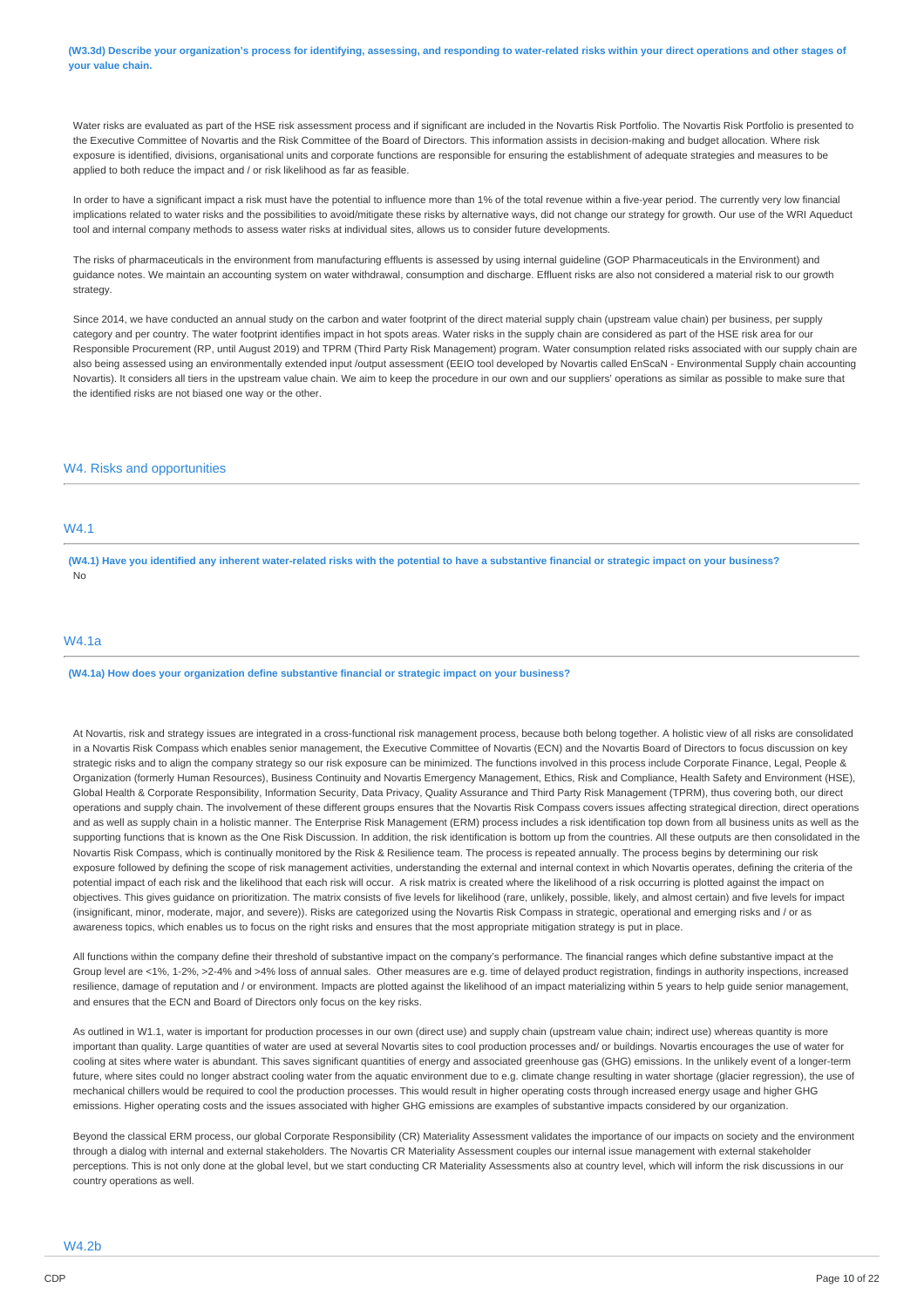(W4.2b) Why does your organization not consider itself exposed to water risks in its direct operations with the potential to have a substantive financial or **strategic impact?**

| Primary       | <b>Please explain</b>                                                                                                                                                                                              |
|---------------|--------------------------------------------------------------------------------------------------------------------------------------------------------------------------------------------------------------------|
| <b>reason</b> |                                                                                                                                                                                                                    |
|               | Row Risks exist, As explained in W1.1 water is important, whereas quantity is more important than quality. Several Novartis sites use large quantities of water to cool production process, and/or buildings. The  |
| but no        | largest demand is from a site in Austria. If this site was unable to obtain water for cooling, mechanical chillers would be required to cool the processes and buildings, which would result in                    |
|               | substantive significantly higher operating costs and increased capital costs. The estimated costs are USD 10 million over 5-10 years plus the annual increase in energy costs of USD 1.5 - 2.5 million per year.   |
| impact        | These costs when added to other location's costs are still less than 1% of total global revenue. In addition neither of these locations has any strategic, operational, emerging or awareness risks                |
|               | anticipated so they do not meet the criteria for substantive or strategic impact. However, this risk is still kept as an "awareness topic" that we watch closely so we can anticipate any impact before it emerges |
|               | and take appropriate action. Beyond the classical ERM process, our latest global CR Materiality Assessment from 2017 called out Novartis' environmental impact as important but not material                       |
|               | (https://www.novartis.com/sites/www.novartis.com/files/cr-materiality-results-report-2017.pdf). We will repeat and update our CR materiality assessment in the coming year.                                        |

# W4.2c

(W4.2c) Why does your organization not consider itself exposed to water risks in its value chain (beyond direct operations) with the potential to have a **substantive financial or strategic impact?**

| Primary       | <b>Please explain</b>                                                                                                                                                                                                |
|---------------|----------------------------------------------------------------------------------------------------------------------------------------------------------------------------------------------------------------------|
| <b>reason</b> |                                                                                                                                                                                                                      |
|               | Row Risks exist, As explained in W1.1 water is important to production processes in our supply chain. Water quantity is more important than water quality, because where water quality is not sufficient, additional |
| but no        | purification steps can be included. Novartis performs water impact assessments on its supply chain. India and China represents a major portion of the supplier base for Novartis and although                        |
|               | substantive suppliers are affected by increased water stress, this risk is not expected to cause significant disruptions in our supply chain in a 5 year time horizon and therefore not to have a substantive or     |
| impact        | strategic impact. However, we recognize that this is a complex area and we plan to enhance our approach during 2020 because water stress could reduce water availability and impact water                            |
|               | anticipated  quality at supplier sites leading to cost increases. Beyond the classical ERM process, our latest global Materiality Assessment from 2017 called out Novartis' environmental impact as important        |
|               | but not material (https://www.novartis.com/sites/www.novartis.com/files/cr-materiality-results-report-2017.pdf). We will repeat and update our materiality assessment in the coming year.                            |

# W4.3

(W4.3) Have you identified any water-related opportunities with the potential to have a substantive financial or strategic impact on your business? Yes, we have identified opportunities, and some/all are being realized

W4.3a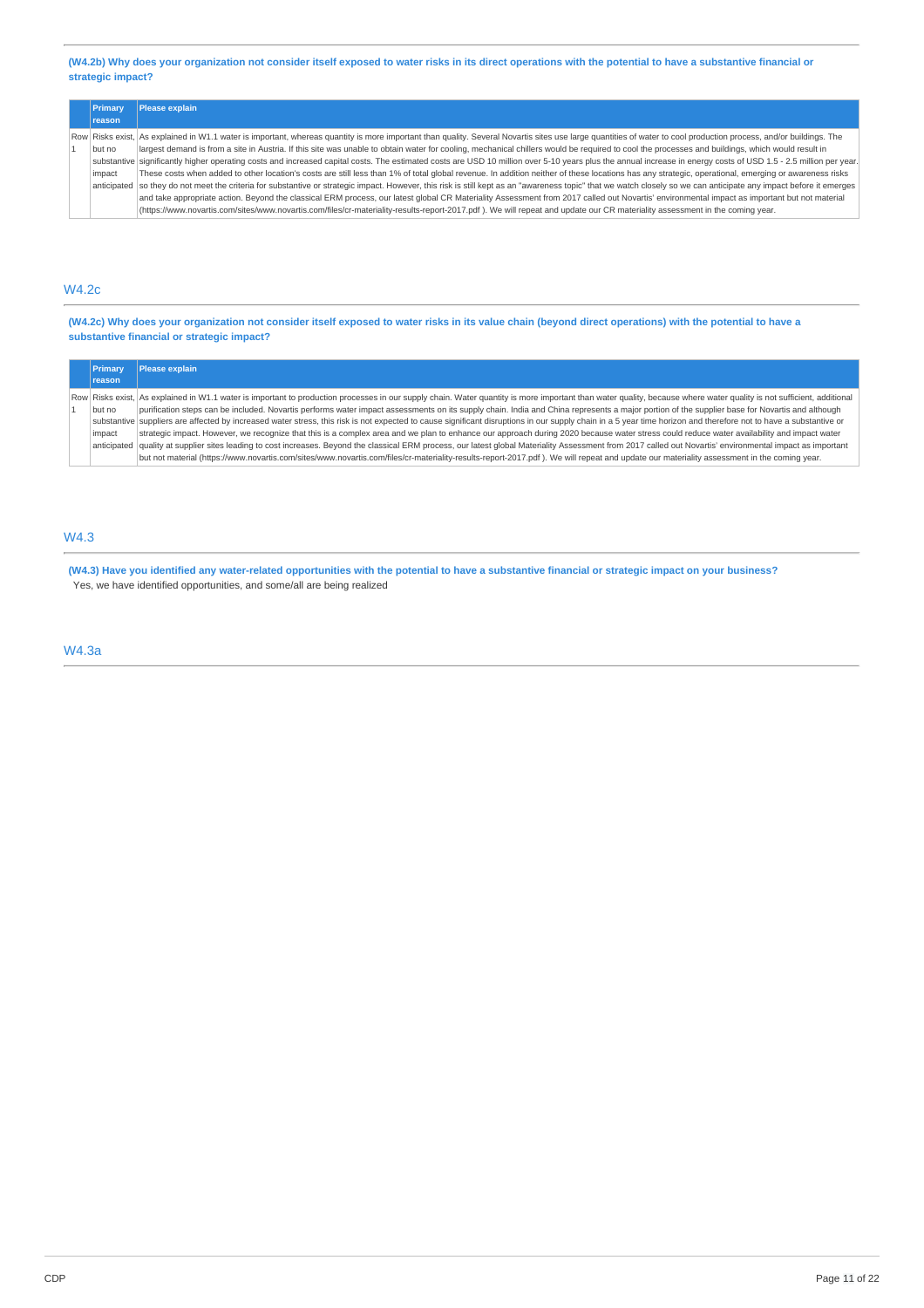**Type of opportunity** Resilience

#### **Primary water-related opportunity**

Increased resilience to impacts of climate change

#### **Company-specific description & strategy to realize opportunity**

At Novartis, our continued success depends on our ability to manage risks effectively. Risk can be defined as "the effect of uncertainty on objectives" (source ISO31000); in other words, an uncertain event, should it occur, would have an effect on the achievement of objectives. An effect can be positive, negative or both and can address, create or result in threats, but also in opportunities. Thus, risks, positive and negative, are included in our Enterprise Risk Management (ERM) program and follow the same integrated process. Climate change could decrease water availability so taking action to reduce water consumption gives us the opportunity to build a more sustainable business and to continue to meet the needs of our patients. This opportunity originates from our new environmental sustainability strategy, endorsed by the Executive Committee Novartis in 2018, and implemented company-wide. The financial benefit of decreased water consumption varies by location. However, in one of our manufacturing sites in Turkey, the water consumption was reduced and the quality of effluent was increased by the installation of a reverse osmosis-ultrafiltration system which allowed a proportion of the water to be reused within the site. The project cost was approximately USD 600,000, but the benefit was a water consumption reduction by 14% and a cost operational reduction of USD 100,000 per year.

#### **Estimated timeframe for realization**

4 to 6 years

#### **Magnitude of potential financial impact**

Low

**Are you able to provide a potential financial impact figure?** Yes, an estimated range

**Potential financial impact figure (currency)** <Not Applicable>

**Potential financial impact figure – minimum (currency)**

**Potential financial impact figure – maximum (currency)** 25616000

#### **Explanation of financial impact**

One of the new environmental sustainability targets is to reduce our water consumption by half in our operations, with a baseline of 2016. This results in a water volume of about 6 million m3. Applying the Novartis internal water costs, which was determined during the development of our new environmental sustainability strategy and includes the full cost of water, we were able to estimate the potential positive financial impact.

#### **Type of opportunity** Products and services

### **Primary water-related opportunity**

Reduced impact of product use on water resources

#### **Company-specific description & strategy to realize opportunity**

At Novartis, our continued success depends on our ability to manage risks effectively. Risk can be defined as "the effect of uncertainty on objectives" (source ISO31000); in other words, an uncertain event, should it occur, would have an effect on the achievement of objectives. An effect can be positive, negative or both and can address, create or result in threats, but also in opportunities. Thus, risks, positive and negative, are included in our Enterprise Risk management (ERM) process and follow the same integrated process. The impact of this opportunity is to be a good water steward, by reducing the impact of product use on water resources associated with regulatory changes and to be able to produce our products in an environmental sustainable way. This opportunity originates from our new environmental sustainability strategy, endorsed by the Executive Committee Novartis in 2018, and is driven by the global HSE team, which is responsible for HSE topics company-wide. The benefit, applies company-wide and will ease compliance with potentially stricter water legislation, but also increase the reputation of our business with different stakeholders. For example our investment into a waste water treatment plant at a production site in Germany, enables the wastewater to be consistently treated to a quality within legal limits for discharge, fulfils our targets for water quality, and thus gains flexibility for the future formulation of new active pharmaceutical ingredients (API).

**Estimated timeframe for realization** 4 to 6 years

**Magnitude of potential financial impact** Low

**Are you able to provide a potential financial impact figure?** No, we do not have this figure

**Potential financial impact figure (currency)** <Not Applicable>

**Potential financial impact figure – minimum (currency)** <Not Applicable>

**Potential financial impact figure – maximum (currency)** <Not Applicable>

#### **Explanation of financial impact**

The impact has not been quantified financially because it is a qualitative goal, without providing direct financial benefit to the company. However, it will ease compliance with expected stricter water legislation in future and thus reduces the company's risk exposure.

## W6. Governance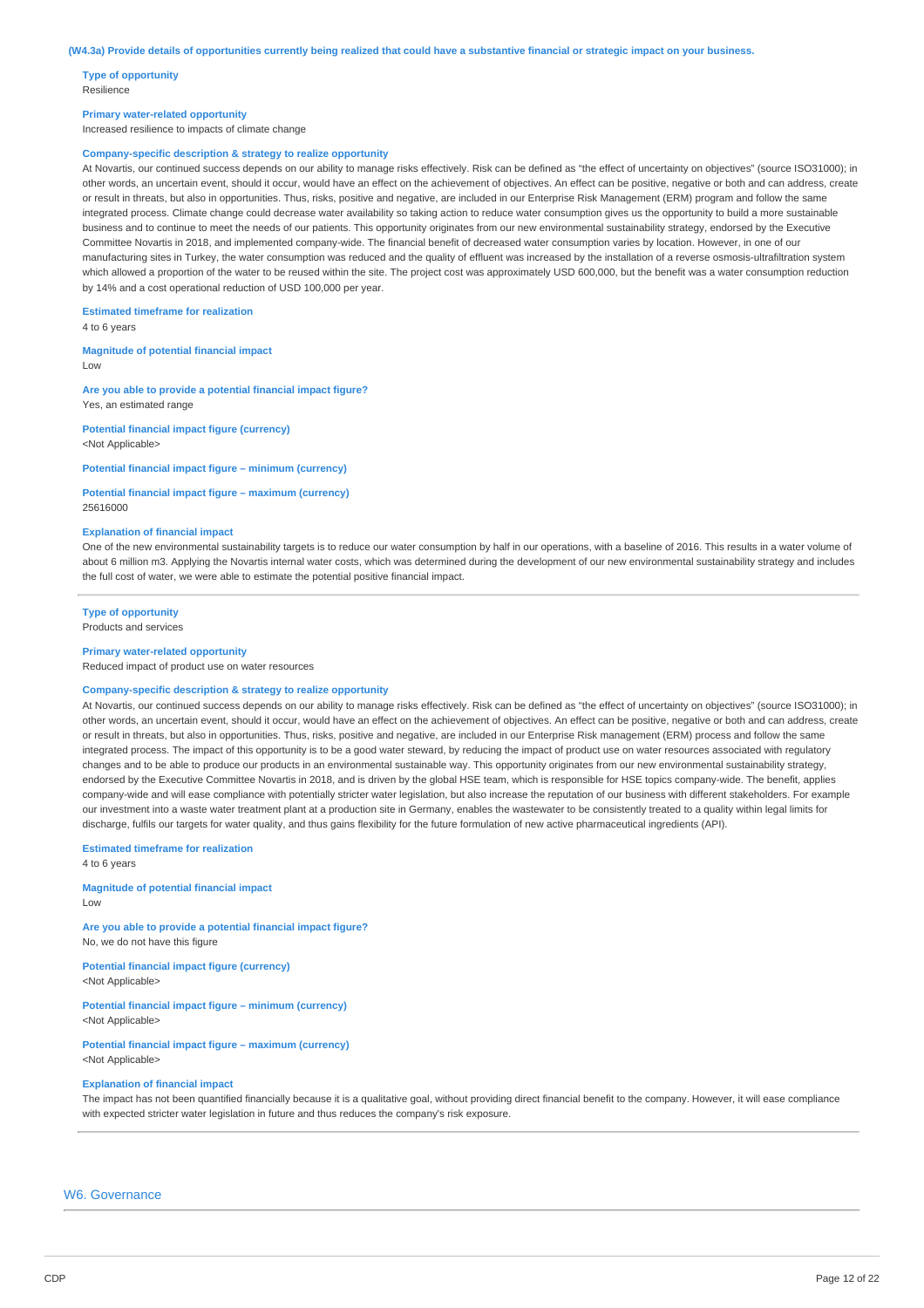**(W6.1) Does your organization have a water policy?**

Yes, we have a documented water policy that is publicly available

# W6.1a

# **(W6.1a) Select the options that best describe the scope and content of your water policy.**

|              | <b>Scope</b>        | <b>Content</b>                                                                                                                                                                                                                                                                                                                                                                                                                                                                                                                                                                                                                                                                                                                              | <b>Please explain</b>                                                                                                                                                                                                                                                                                                                                                                                                                                                                                                                                                                                                                                                                                                                                                                                                                                                                                                                                                                                                                                                                                                                                                                                                                                                                                                                                                                                                                                                                                                                                                                                                                                                                                                                                                                                                                                                                                                                                                                                                                                                |
|--------------|---------------------|---------------------------------------------------------------------------------------------------------------------------------------------------------------------------------------------------------------------------------------------------------------------------------------------------------------------------------------------------------------------------------------------------------------------------------------------------------------------------------------------------------------------------------------------------------------------------------------------------------------------------------------------------------------------------------------------------------------------------------------------|----------------------------------------------------------------------------------------------------------------------------------------------------------------------------------------------------------------------------------------------------------------------------------------------------------------------------------------------------------------------------------------------------------------------------------------------------------------------------------------------------------------------------------------------------------------------------------------------------------------------------------------------------------------------------------------------------------------------------------------------------------------------------------------------------------------------------------------------------------------------------------------------------------------------------------------------------------------------------------------------------------------------------------------------------------------------------------------------------------------------------------------------------------------------------------------------------------------------------------------------------------------------------------------------------------------------------------------------------------------------------------------------------------------------------------------------------------------------------------------------------------------------------------------------------------------------------------------------------------------------------------------------------------------------------------------------------------------------------------------------------------------------------------------------------------------------------------------------------------------------------------------------------------------------------------------------------------------------------------------------------------------------------------------------------------------------|
| $\mathbf{1}$ | Row Company<br>wide | Description of<br>business<br>dependency on<br>water<br>Description of<br>business impact<br>on water<br>Description of<br>water-related<br>performance<br>standards for<br>direct operations<br>Description of<br>water-related<br>standards for<br>procurement<br>Reference to<br>international<br>standards and<br>widely-recognized<br>water initiatives<br>Company water<br>targets and goals<br>Commitment to<br>align with public<br>policy initiatives.<br>such as the SDGs<br>Commitments<br>beyond regulatory<br>compliance<br>Commitment to<br>water-related<br>innovation<br>Commitment to<br>stakeholder<br>awareness and<br>education<br>Commitment to<br>water stewardship<br>and/or collective<br>action<br>Acknowledgement | The Novartis Health, Safety and Environment (HSE) policy applies company-wide because we strive to operate everywhere responsibly by building a long-term sustainable<br>business, considering best use of water. Novartis is not an intensive water user, but we recognize the value of water and strive to minimize the environmental impact of our<br>activities and products over their life cycle. We consider HSE implications across the full spectrum of our activities with the intent to protect associates, neighbors, patients,<br>business assets, natural resources and the environment. We promote the societal and environmental value of the UN Global Compact and signed the Davos Declaration to<br>combat AMR through actions. A major concern is the prevention of pharmaceuticals from entering the aquatic environment and affecting water quality. This is why we follow a<br>four-fold approach as detailed in our Pharmaceuticals in the Environment (PiE) position paper which includes R&D, production, marketing, the disposal of drug products and the<br>increase of knowledge. Our efforts go beyond regulatory requirements, as we regularly monitor the levels of active pharmaceutical ingredients (APIs) in manufacturing effluents,<br>increase awareness and educate stakeholders on the PiE topic via supporting innovative projects (IMI-iPiE) and open accessible platforms (medsdisposal.eu). We routinely<br>encourage our suppliers via responsible procurement programs to adopt water management practices equivalent to our own and have elevated this is to a requirement as part<br>of our new strategy for water quality. We aim to be a good water steward wherever we operate, working to achieve water sustainability and helping ensure sufficient and safe<br>water. The Novartis Corporate Responsibility Guideline and programs acknowledge the human right to water so our business (across the entire value chain) does not adversely<br>affect other stakeholder's access to clean water and sanitation. |
|              |                     | of the human right<br>to water and<br>sanitation<br>Recognition of<br>environmental<br>linkages, for<br>example, due to<br>climate change                                                                                                                                                                                                                                                                                                                                                                                                                                                                                                                                                                                                   |                                                                                                                                                                                                                                                                                                                                                                                                                                                                                                                                                                                                                                                                                                                                                                                                                                                                                                                                                                                                                                                                                                                                                                                                                                                                                                                                                                                                                                                                                                                                                                                                                                                                                                                                                                                                                                                                                                                                                                                                                                                                      |

# W6.2

**(W6.2) Is there board level oversight of water-related issues within your organization?** Yes

# W6.2a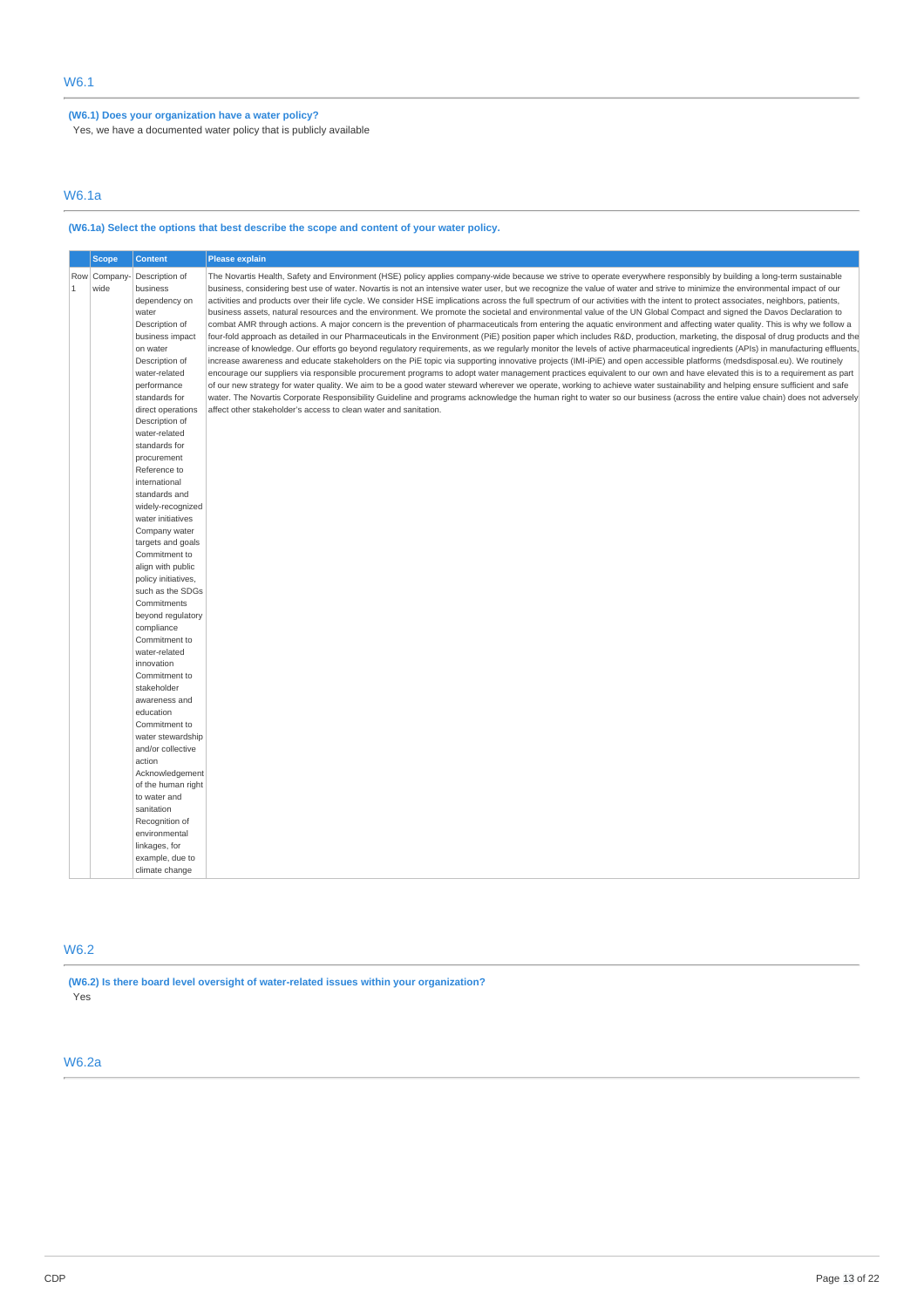# (W6.2a) Identify the position(s) (do not include any names) of the individual(s) on the board with responsibility for water-related issues.

| <b>Position</b><br>of<br>individual    | Please explain                                                                                                                                                                                                                                                                                                                                                                                                                                                                                                                                                                                                                                                                                                                                                                                                                                                                                                                                                                                                                                                                                                                                                                                                                                     |
|----------------------------------------|----------------------------------------------------------------------------------------------------------------------------------------------------------------------------------------------------------------------------------------------------------------------------------------------------------------------------------------------------------------------------------------------------------------------------------------------------------------------------------------------------------------------------------------------------------------------------------------------------------------------------------------------------------------------------------------------------------------------------------------------------------------------------------------------------------------------------------------------------------------------------------------------------------------------------------------------------------------------------------------------------------------------------------------------------------------------------------------------------------------------------------------------------------------------------------------------------------------------------------------------------|
| Chief<br>Executive<br>Officer<br>(CEO) | The CEO leads the Executive Committee of Novartis (ECN), thus has the ultimate responsibility to approve the environmental sustainability strategy, water targets and goals. The CEO's involvement<br>enables the Novartis water strategy to be balanced with other business priorities and ensures that sufficient resources are in place to execute plans in support of the strategy. The CEO can take action<br>to accelerate implementation to respond to external expectations or business needs. The ECN meets each month. It approves annual budgets and sets business priorities, oversees and approves<br>major capital expenditures, acquisitions and divestitures, and it tracks progress against goals and targets for addressing water sustainability. Performance is reported annually in our Novartis in Society<br>ESG Report. An example of a water-related decision made by the CEO was the commitment to the Industry Roadmap for Progress on Combating Antimicrobial Resistance (AMR roadmap). Leading<br>pharmaceutical companies collaborate to combat the global threat of AMR and commit to working to reduce environmental impacts on water quality from antibiotic production and manufacturing<br>effluents discharges. |
| Board<br>Chair                         | The Board of Directors is led by the Chairman of the Board and is responsible for setting the strategic direction of the Novartis Group. The Board met 8 times in 2019 with each meeting lasting<br>approximately 8 hours. Environmental sustainability including water is considered in the 5 company priorities set by the board. In 2017 the Board requested that the company revisit its environmental<br>strategy to see if more ambition is possible and in 2018 the Chairman of the Board reviewed and endorsed our new environmental sustainability strategy which set ambitious new water sustainability<br>targets and goals for our business. These are specifically to reduce water consumption by half in our own operations by 2025 and to ensure that there are no water quality impacts from manufacturing<br>effluents including specifications for active pharmaceutical ingredients. By 2030, we aim to be water neutral in all areas and enhance water quality wherever we operate.                                                                                                                                                                                                                                            |
| Board-<br>level<br>committee           | The Board delegates certain of its duties and responsibilities to its five committees: The Audit and Compliance committee oversees internal control and compliance processes and procedures. The<br>Compensation Committee, designs, reviews and recommends compensation policies and programs. The Governance, Nomination and Corporate Responsibilities Committee (GNCRC) oversees the<br>company's strategy and governance on corporate responsibility. The Science and Technology Committee advise on scientific, technological and R&D matters. The Risk Committee oversees the<br>company's risks across a wide range of possible topics. These committees are responsible for identifying and investigating issues of strategic importance and ensuring that they are appropriately<br>managed. Water related issues are balanced in these committees with other business priorities as part of the company's 5 priorities.                                                                                                                                                                                                                                                                                                                 |

# W6.2b

# **(W6.2b) Provide further details on the board's oversight of water-related issues.**

|                     | <b>Frequency</b><br>that water-<br>related<br>issues are<br>a<br>agenda<br>item | <b>Governance</b><br>mechanisms<br>into which<br>water-related<br>issues are<br>scheduled integrated                                                                                                                                                                                                                                                                                                                                                                                                                                                                                                                                                                                  | Please explain                                                                                                                                                                                                                                                                                                                                                                                                                                                                                                                                                                                                                                                                                                                                                                                                                                                                                                                                                                                                                                                                                                                                                                                                                                                                                                                                                                                                                                                                                                                                                                                                                                                                                                                                                                                                                                                                                                                                                                                                                                                                                                                                                                                                                                                                                                                                                                                                                               |
|---------------------|---------------------------------------------------------------------------------|---------------------------------------------------------------------------------------------------------------------------------------------------------------------------------------------------------------------------------------------------------------------------------------------------------------------------------------------------------------------------------------------------------------------------------------------------------------------------------------------------------------------------------------------------------------------------------------------------------------------------------------------------------------------------------------|----------------------------------------------------------------------------------------------------------------------------------------------------------------------------------------------------------------------------------------------------------------------------------------------------------------------------------------------------------------------------------------------------------------------------------------------------------------------------------------------------------------------------------------------------------------------------------------------------------------------------------------------------------------------------------------------------------------------------------------------------------------------------------------------------------------------------------------------------------------------------------------------------------------------------------------------------------------------------------------------------------------------------------------------------------------------------------------------------------------------------------------------------------------------------------------------------------------------------------------------------------------------------------------------------------------------------------------------------------------------------------------------------------------------------------------------------------------------------------------------------------------------------------------------------------------------------------------------------------------------------------------------------------------------------------------------------------------------------------------------------------------------------------------------------------------------------------------------------------------------------------------------------------------------------------------------------------------------------------------------------------------------------------------------------------------------------------------------------------------------------------------------------------------------------------------------------------------------------------------------------------------------------------------------------------------------------------------------------------------------------------------------------------------------------------------------|
| Row<br>$\mathbf{1}$ | Scheduled<br>- all<br>meetings                                                  | Monitoring<br>implementation<br>and<br>performance<br>Overseeing<br>acquisitions<br>and divestiture<br>Overseeing<br>major capital<br>expenditures<br>Providing<br>employee<br>incentives<br>Reviewing and<br>guiding annual<br>budgets<br>Reviewing and<br>guiding<br>business plans<br>Reviewing and<br>guiding major<br>plans of action<br>Reviewing and<br>quiding risk<br>management<br>policies<br>Reviewing and<br>guiding<br>strategy<br>Reviewing and<br>quiding<br>corporate<br>responsibility<br>strategy<br>Reviewing<br>innovation/R&D<br>priorities<br>Setting<br>performance<br>objectives<br>Other, please<br>specify<br>(Overseeing<br>against goals<br>and targets) | The Board of Directors is responsible for direction, strategy, organization and administration of the company, and holds the ultimate decision-making authority for Novartis,<br>including environmental sustainability strategy, which comprises water-related issues. The Board of Directors met 8 times in 2019 with each meeting lasting approximately 8<br>hours. The Board has delegated certain of its duties and responsibilities to its five committees led by a Board-elected Chairman: Audit and Compliance Committee, Compensation<br>Committee, Science and Technology Committee, Risk Committee and Governance, Nomination and Corporate Responsibilities Committee. The committees enable the Board to<br>work in an efficient and effective manner, allowing a thorough review and discussion of issues. The Risk Committee, which met 4 times in 2019 assists the Board in properly<br>assessing and professionally managing risk by overseeing the risk management system and processes, as well as by reviewing the risk portfolio and related actions<br>implemented by management. The Governance, Nomination and Corporate Responsibilities Committee, which met 4 times in 2019, ensures that water issues are integrated in<br>governance mechanisms across the company by reviewing and guiding the corporate responsibility strategy. The water strategy including the scope and ambition of Novartis is<br>discussed periodically and any recommendations are subject to final Board approval. In 2017 it was decided to review Novartis environmental sustainability strategy and in May<br>2018, the new environmental sustainability strategy, including targets and goals for water, were approved. The Board is overseeing the progress against the targets and goals by<br>monitoring the implementation of the new environmental sustainability strategy. The Board gets regular progress performance updates on the environmental sustainability<br>targets, including water related issues, from Members of the Executive Committee of Novartis such as the heads of Novartis Technical Operations (NTO) and Novartis Business<br>Services (NBS) as well as other members of the senior management, such as, Region, Country and Site Managers. The Board is overseeing the progress against the targets<br>and goals by monitoring the implementation of the new environmental sustainability strategy. |

# W6.3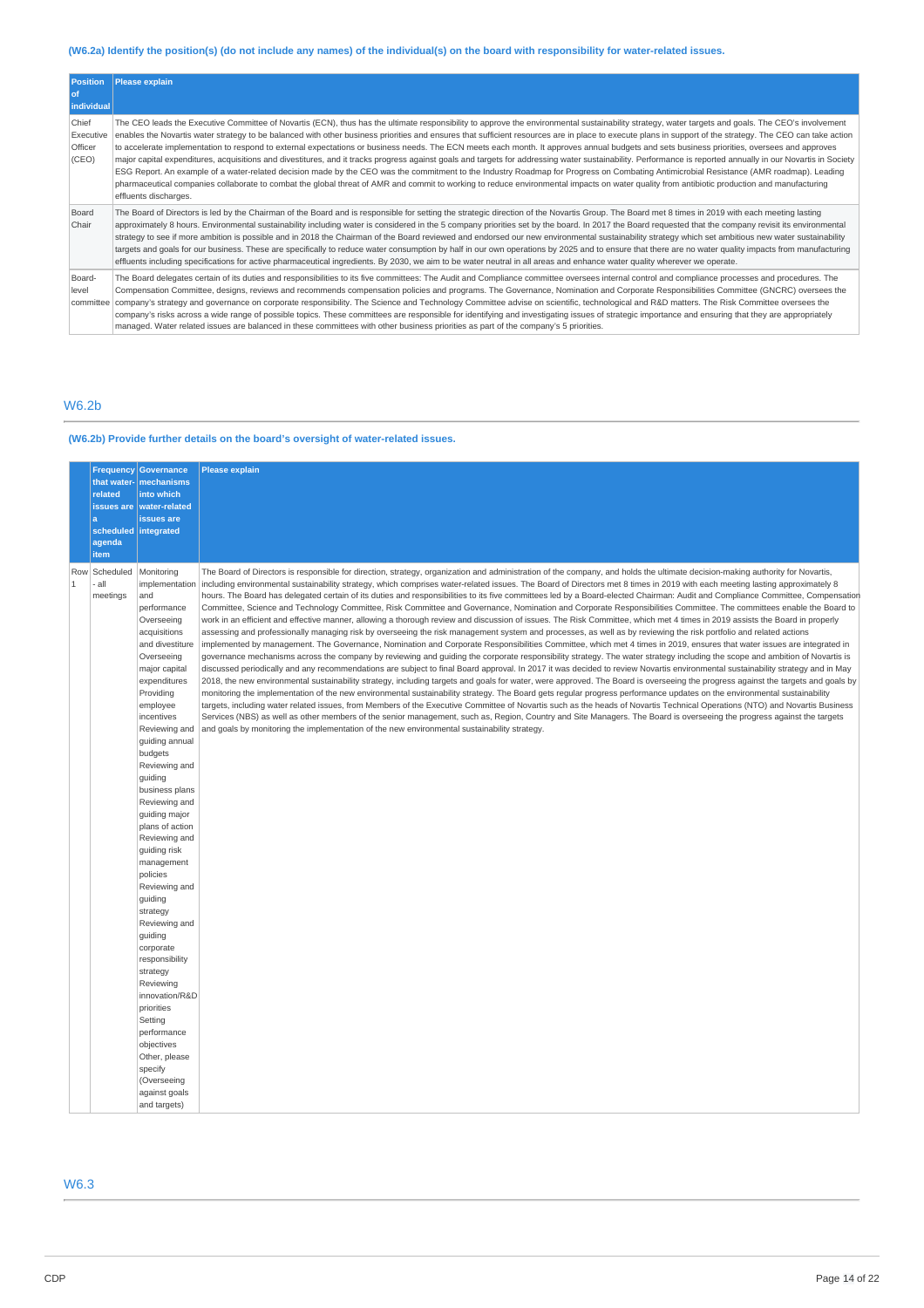#### (W6.3) Provide the highest management-level position(s) or committee(s) with responsibility for water-related issues (do not include the names of individuals).

**Name of the position(s) and/or committee(s)** Chief Operating Officer (COO)

#### **Responsibility**

Both assessing and managing water-related risks and opportunities

#### **Frequency of reporting to the board on water-related issues**

Quarterly

#### **Please explain**

Novartis does not have a traditional COO but a matrix structure with several persons responsible for operating units of our company. Two employees are mainly responsible for management of water-related issues and function as COOs: the Head of Novartis Business Services (NBS) and the Head of Novartis Technical Operations (NTO). Both roles report directly to the CEO and enable the company to have effective operational and financial procedures in place. Both roles are responsible for the management of environmental risks and reaching the company-wide 2025 and 2030 water targets and goals. The Head of NBS is also responsible for the design of the company-wide environmental sustainability strategy (ESS). The Head of NBS and NTO are members of the Executive Committee of Novartis (ECN), HSE Governance Board, ESS Steering Committee and Trust & Reputation Committee. All these committees meet at least quarterly and steer and monitor progress towards the company-wide water targets and goals.

# **Name of the position(s) and/or committee(s)**

Other committee, please specify (HSE Governance Board)

# **Responsibility**

Both assessing and managing water-related risks and opportunities

**Frequency of reporting to the board on water-related issues** Quarterly

#### **Please explain**

The Health, Safety and Environment (HSE) Governance Board is responsible for management of all HSE risks and issues including any related to water. It reports through the Audit and Compliance committee into the Board of Directors. Several members of this board report directly to the CEO, including heads of NBS and NTO and Group Head of People & Organization who has a key role in ensuring that environmental sustainability is considered in routine business decisions. The HSE Governance Board also includes the Group Head of Global Health & Corporate Responsibility, Chief Procurement Officer, Head of Real Estate & Facilities Services, Global Head of HSE, and Head Global Environment & Sustainability Strategy Implementation. The Head Global Environment & Sustainability Strategy Implementation is responsible for water strategy, making recommendations on how goals/targets should be managed, developing metrics/targets, and seeking endorsement for implementation from the HSE Governance Board.

### **Name of the position(s) and/or committee(s)**

Other, please specify (Environmental Sustainability Steering Committee )

#### **Responsibility**

Both assessing and managing water-related risks and opportunities

### **Frequency of reporting to the board on water-related issues** Quarterly

#### **Please explain**

The Environmental Sustainability Steering Committee is responsible for ensuring all environmental targets, including water targets and goals are managed and implemented appropriately.

## **Name of the position(s) and/or committee(s)** Other, please specify (Trust & Reputation Committee)

**Responsibility**

Both assessing and managing water-related risks and opportunities

#### **Frequency of reporting to the board on water-related issues Ouarterly**

### **Please explain**

In March 2019, Novartis established an internal Trust & Reputation Committee as a sub-committee of the Executive Committee of Novartis (ECN), which reviews the company's performance on environmental, social and governance topics. Chaired by the CEO, it oversees progress and aims to accelerate decision-making in key Global Health and Corporate Responsibility areas aligned with the 5 key organizational priorities. Building trust with society is one of these priorities, which include the environmental sustainability strategy, and with that water-related issue.

# W6.4

#### (W6.4) Do you provide incentives to C-suite employees or board members for the management of water-related issues?

|       | Provide incentives for management of water-related issues | Comment |
|-------|-----------------------------------------------------------|---------|
| Row 1 | Yes                                                       |         |

## W6.4a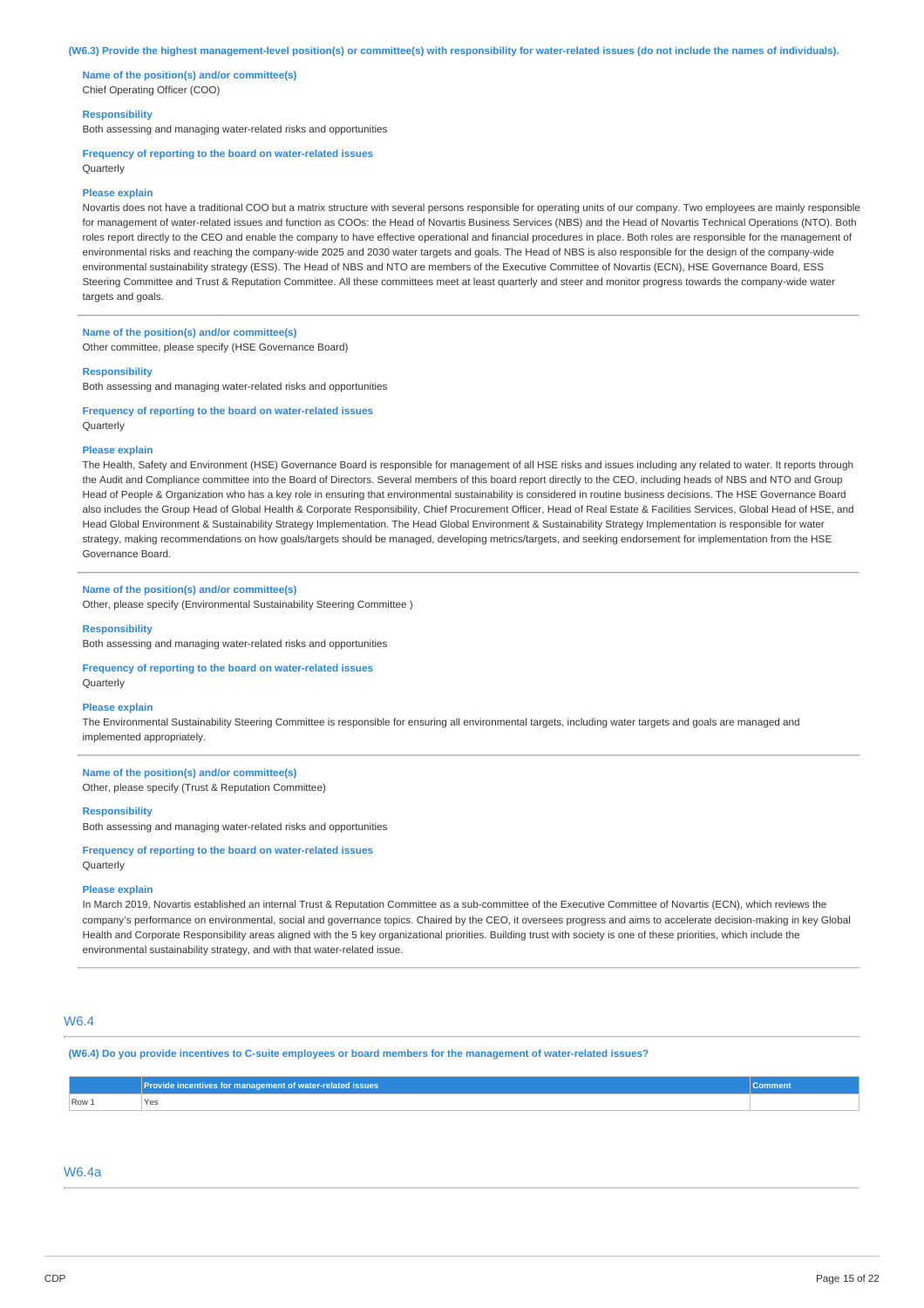### (W6.4a) What incentives are provided to C-suite employees or board members for the management of water-related issues (do not include the names of **individuals)?**

|                            | Role(s)<br>entitled                                        | <i>lindicator</i>                                  | Performance Please explain                                                                                                                                                                                                                                                                                                                                                                                                                                                                                                                                                                                                                                                                                                                                                                                                                                                                                                                                                                                                                                                                                                                                                                                                                                                                                                                                                                                                                                                                           |
|----------------------------|------------------------------------------------------------|----------------------------------------------------|------------------------------------------------------------------------------------------------------------------------------------------------------------------------------------------------------------------------------------------------------------------------------------------------------------------------------------------------------------------------------------------------------------------------------------------------------------------------------------------------------------------------------------------------------------------------------------------------------------------------------------------------------------------------------------------------------------------------------------------------------------------------------------------------------------------------------------------------------------------------------------------------------------------------------------------------------------------------------------------------------------------------------------------------------------------------------------------------------------------------------------------------------------------------------------------------------------------------------------------------------------------------------------------------------------------------------------------------------------------------------------------------------------------------------------------------------------------------------------------------------|
|                            | to<br>incentive                                            |                                                    |                                                                                                                                                                                                                                                                                                                                                                                                                                                                                                                                                                                                                                                                                                                                                                                                                                                                                                                                                                                                                                                                                                                                                                                                                                                                                                                                                                                                                                                                                                      |
| Monetary Chief<br>reward   | Officer<br>(CEO)<br>Chief<br>Operating<br>Officer<br>(COO) | Reduction in<br>Executive   consumption<br>volumes | Novartis believes that the careful stewardship of natural resources, like water, is important for the success of the company but also critical for society and future generations.<br>This is why in 2018 our CEO communicated that building trust with society is one of the five key organizational priorities. Since then, these priorities are included in the annual<br>employee performance management system. The water-related targets and goals are set at a company-wide level and are embedded and portioned out in annual milestones<br>on the Balanced Scorecard (BS). The BS is the Novartis incentive management system for the Novartis Executive Committee (ECN), including the CEO, as well as Heads of<br>NBS and NTO, who effectively function as COOs. The annual milestone defined in the BS for 2019 for water-related issues was a company-wide 5% water consumption<br>reduction. This milestone was overachieved in 2019. This achievement on the company wide water-related target was included in the overall performance rating within the five<br>key organizational priorities, weighted 40%, and achievements are incentivized at the end of each business year. The progress is tracked on a quarterly basis by the Trust &<br>Reputation Committee. The annual report provides full disclosure on goals and progress. The environmental/ water-related targets and goals are also part of the divisional<br>objectives in the general employee performance system. |
| Non-<br>monetary<br>reward | No one is $ $ <not<br>these<br/>incentives</not<br>        | entitled to Applicable>                            |                                                                                                                                                                                                                                                                                                                                                                                                                                                                                                                                                                                                                                                                                                                                                                                                                                                                                                                                                                                                                                                                                                                                                                                                                                                                                                                                                                                                                                                                                                      |

# W6.5

(W6.5) Do you engage in activities that could either directly or indirectly influence public policy on water through any of the following? Yes, direct engagement with policy makers

Yes, trade associations

Yes, funding research organizations

## W6.5a

(W6.5a) What processes do you have in place to ensure that all of your direct and indirect activities seeking to influence policy are consistent with your water **policy/water commitments?**

We collaborate with others to help address some of the world's greatest health challenges and focus our corporate responsibility work on four pillars that underscore our strategy: Holding ourselves to the highest ethical standards, being part of the solutions on pricing and access to medicines, addressing global health challenges, being a responsible citizen. The Novartis Global Health and Corporate Responsibility Leadership Team (GH&CR LT) comprised of leaders from each division and across multiple functions of the company, guides this work. The GH&CR LT is tasked with facilitating information-sharing between other related governance bodies, such as Corporate Affairs, the Compliance and HSE Steering Committees. This platform aims to discover any inconsistency within Novartis policy/commitments and public policy. It then can intervene, discuss, and take action to overcome this inconsistency by giving clear direction to each division and function within the company. For external advocacy, Corporate Affairs has developed a document describing eight advocacy principles as guidance for efforts regarding Corporate Responsibility. Half of these principles focus on doing business responsibly, which includes the sustainable use of water as one of our ambitious targets. Advocacy principles are rooted in the business strategy and thus are consistent. Both, advocacy principles and business strategy, evolve over time in line with the business and the external environment.

# W6.6

(W6.6) Did your organization include information about its response to water-related risks in its most recent mainstream financial report? Yes (you may attach the report - this is optional)

### W7. Business strategy

## W7.1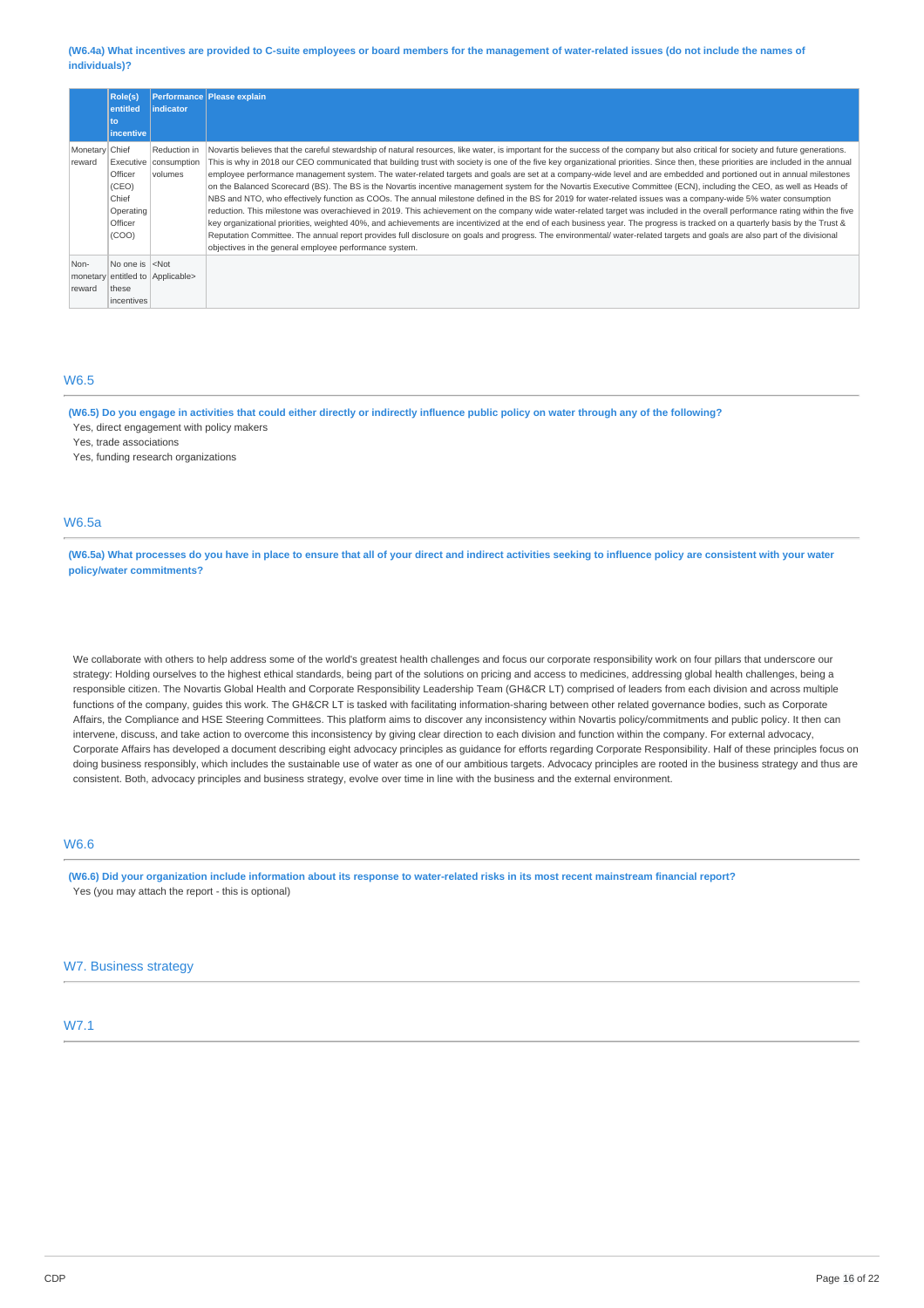#### (W7.1) Are water-related issues integrated into any aspects of your long-term strategic business plan, and if so how?

|                               | Are water-<br>related<br><b>issues</b><br>integrated? horizon            | Long-<br>term<br>time<br>(years) | <b>Please explain</b>                                                                                                                                                                                                                                                                                                                                                                                                                                                                                                                                                                                                                                                                                                                                                                                                                                                                                                                                                                                                                                                                                                                                                                                                                                                            |
|-------------------------------|--------------------------------------------------------------------------|----------------------------------|----------------------------------------------------------------------------------------------------------------------------------------------------------------------------------------------------------------------------------------------------------------------------------------------------------------------------------------------------------------------------------------------------------------------------------------------------------------------------------------------------------------------------------------------------------------------------------------------------------------------------------------------------------------------------------------------------------------------------------------------------------------------------------------------------------------------------------------------------------------------------------------------------------------------------------------------------------------------------------------------------------------------------------------------------------------------------------------------------------------------------------------------------------------------------------------------------------------------------------------------------------------------------------|
| Long-<br>term<br>business     | Yes, water-<br>related<br>issues are<br>objectives integrated            | $11 - 15$                        | Environmental sustainability is an integral part of our strategy. Novartis strives to make efficient use of natural resources including water and to minimize the environmental<br>impacts of its activities and products over their entire life cycle. In 2018, a new environmental sustainability strategy have been approved with clear targets and goals by 2025 and<br>2030 in the main areas: climate, waste and water. For water, we aim to be a good water steward wherever we operate, working to achieve water sustainability and helping ensure<br>sufficient and safe water. Our 2025 target/goal is to reduce water consumption in our operations by half versus 2016, with no water quality impacts from manufacturing effluents<br>(including key suppliers). By 2030, we aim to be water neutral in all water stressed areas of our operations, while actively enhancing water quality wherever we operate.                                                                                                                                                                                                                                                                                                                                                      |
| Strategy<br>for<br>objectives | Yes, water-<br>related<br>achieving issues are<br>long-term   integrated | 11-15                            | Novartis' overall purpose is to reimagine medicine to discover new ways to improve and extend people's lives. This means that we do our business responsibly and sustainably<br>and have integrated water stewardship in our strategy. In 2018, Novartis endorsed its new environmental sustainability strategy and set ambitious new targets. Our 2025<br>target/goal is to reduce water consumption in our operations by half versus 2016, with no water quality impacts from manufacturing effluents (including key suppliers). By 2030, we<br>aim to be water neutral in all water stressed areas of our operations, while actively enhancing water quality wherever we operate.                                                                                                                                                                                                                                                                                                                                                                                                                                                                                                                                                                                             |
| Financial<br>planning         | Yes, water-<br>related<br>issues are<br>integrated                       | $11 - 15$                        | Novartis includes water related issues as part of its financial planning. This was reconfirmed in early 2018 by our CEO when he communicated to analysts and investors that<br>building trust with society is one of the five key organizational priorities for Novartis moving forward. For this reason, any activity that impacts the environment, like water, is<br>reviewed and the environmental sustainability dimension included in our financial analysis. In 2018, Novartis endorsed its new environmental sustainability strategy and sets<br>ambitious targets. Our target/goal for water is to reduce its consumption in our operations and aim for water neutrality, including water quality from manufacturing effluents. The<br>targets/goals will be transferred to the business unit with the highest impact for implementation. E.g. reduction of water consumption is managed by the technical operation unit.<br>This unit oversees total water utilization and the available technical equipment and can propose, change and install the necessary equipment to meet our targets/goals. Therefore,<br>long-term financial planning followed by execution will be managed in the respective business unit to allow successful implementation and completion. |

# W7.2

(W7.2) What is the trend in your organization's water-related capital expenditure (CAPEX) and operating expenditure (OPEX) for the reporting year, and the **anticipated trend for the next reporting year?**

### **Row 1**

**Water-related CAPEX (+/- % change)**

52

**Anticipated forward trend for CAPEX (+/- % change)** -72

**Water-related OPEX (+/- % change)**

-2.4

**Anticipated forward trend for OPEX (+/- % change)** -2

### **Please explain**

CAPEX has increased compared to prior year, due to high infrastructure investment in 2019 to meet our water-related targets and goals. A decrease in CAPEX is expected in 2020 compared to 2019, although further infrastructure investments will continue to meet water-related targets / goals. In 2019, expenditures were used for e.g. a waste water treatment plant in Romania to fulfil our water quality goal of no water quality impacts from manufacturing effluents. The operating costs include service and other related costs for water supply and water treatment, as well as sewage charges. OPEX for water supply and treatment was less compared to 2018. This is due to increased awareness of the value of water and the implementation of reuse/recycling options. For example in a production site in Spain, the cleaning and disinfection process has been adapted and thus reduced the water consumption including associated costs. We expect further reduction in OPEX for next year.

# W7.3

**(W7.3) Does your organization use climate-related scenario analysis to inform its business strategy?**

|         | Use of   | <b>Comment</b>                                                                                                                                                                                                                                                                                                                                                                                                                                                                                                                                                                                                                                                                                                                                                                                                                                                                                                                                                                                                                                     |
|---------|----------|----------------------------------------------------------------------------------------------------------------------------------------------------------------------------------------------------------------------------------------------------------------------------------------------------------------------------------------------------------------------------------------------------------------------------------------------------------------------------------------------------------------------------------------------------------------------------------------------------------------------------------------------------------------------------------------------------------------------------------------------------------------------------------------------------------------------------------------------------------------------------------------------------------------------------------------------------------------------------------------------------------------------------------------------------|
|         | climate- |                                                                                                                                                                                                                                                                                                                                                                                                                                                                                                                                                                                                                                                                                                                                                                                                                                                                                                                                                                                                                                                    |
|         | related  |                                                                                                                                                                                                                                                                                                                                                                                                                                                                                                                                                                                                                                                                                                                                                                                                                                                                                                                                                                                                                                                    |
|         | scenario |                                                                                                                                                                                                                                                                                                                                                                                                                                                                                                                                                                                                                                                                                                                                                                                                                                                                                                                                                                                                                                                    |
|         | analysis |                                                                                                                                                                                                                                                                                                                                                                                                                                                                                                                                                                                                                                                                                                                                                                                                                                                                                                                                                                                                                                                    |
| Row Yes |          | Business and operations may be impacted by the growing effects of climate change and the shifting weather patterns in many regions. With energy, greenhouse gas emissions and water resources<br>becoming greater cost factors, efficiency improvements and alternate sources will become more important. In the long term, the increasingly severe effects of rising sea levels, extreme weather,<br>changing precipitation patterns, and water scarcity could also influence the way we select new locations and how these can be protected against the effects of climate change. In 2018, we started<br>collaborating with an interdisciplinary group from the Massachusetts Institute of Technology (MIT). We investigate how climate change will affect water resources and in particular the change in<br>hydro-climatic risk to the Novartis global infrastructure from climate change. The results will be shared with associates in production, finance and facilities to create a more holistic integrated risk<br>management strategy. |

# W7.3a

**(W7.3a) Has your organization identified any water-related outcomes from your climate-related scenario analysis?** Yes

## W7.3b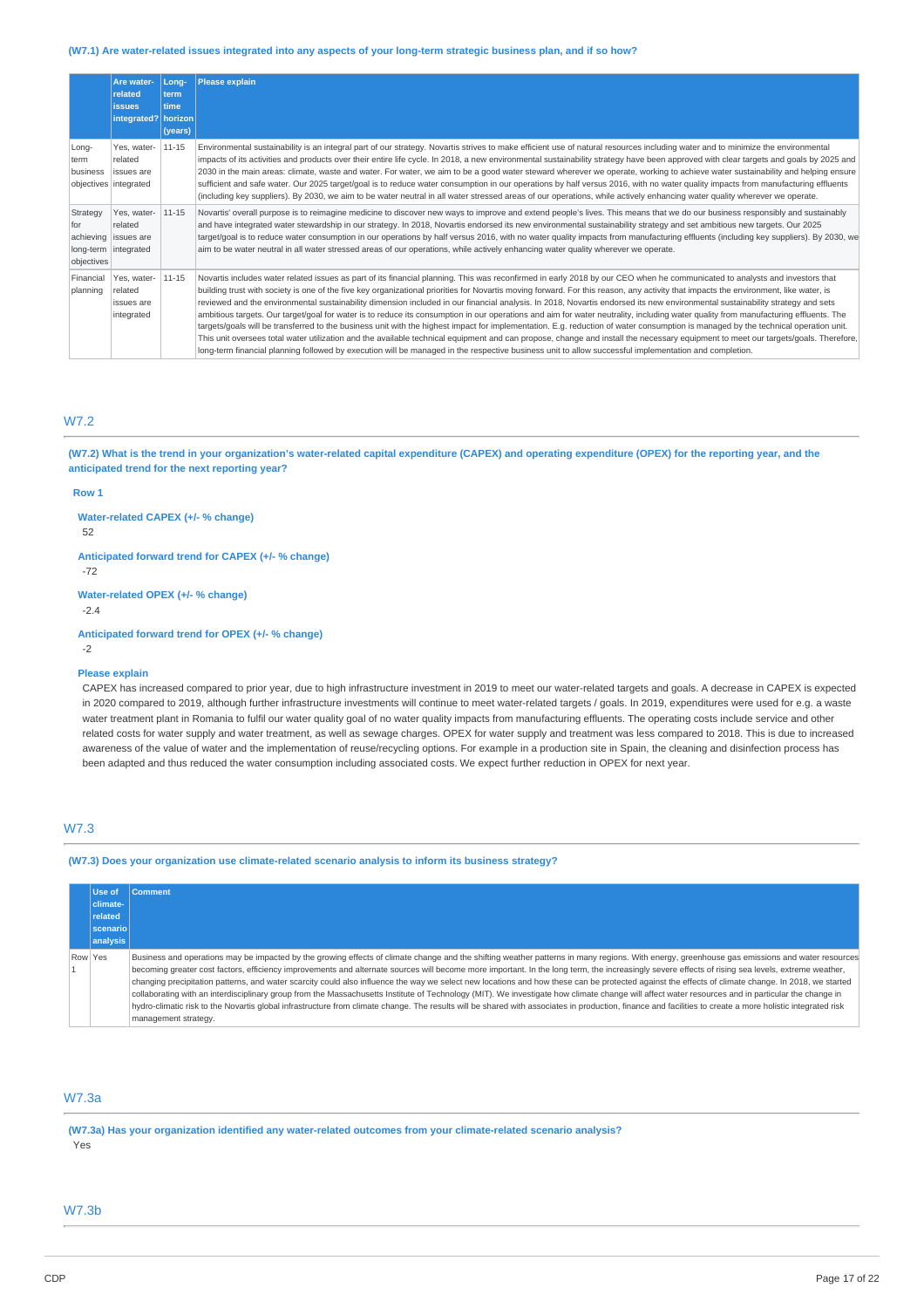# (W7.3b) What water-related outcomes were identified from the use of climate-related scenario analysis, and what was your organization's response?

| <b>Climate-related scenarios</b><br>and models applied | <b>Description of possible water-related outcomes</b>            | Company response to possible water-related outcomes                                                                                                                            |
|--------------------------------------------------------|------------------------------------------------------------------|--------------------------------------------------------------------------------------------------------------------------------------------------------------------------------|
| Row Other, please specify (The                         | The intent of this study is to generate an understanding of the  | These results are suitable for us as short (1-3 years) and long-term (>5 years) inputs to the screening-level                                                                  |
| methodology used here is an                            |                                                                  | relative change in variable values, not the absolute magnitudes of analyses of the impact of climate change on the location, new design, renovations and management of         |
| extension of the work                                  |                                                                  | variable values. The results therefore provide an understanding of Novartis research and production facility investments. The results suggest a series of more in-depth        |
| developed by Strzepek et al                            | the range of potential consequences of climate change on risk at | climate risk assessments are warranted for key Novartis facilities. In 2019 we initiated another study with                                                                    |
| 2011 and Strzepek et al 2013,                          |                                                                  | the facility scale. The results show a geographically varying risk to MIT on water security in 3 different countries. This will help to understand our risk in future on water |
| including additional indicator                         | Novartis facilities as well as a growing risk to Novartis        | availability and flooding potential at the selected regions. The results can assist our management in                                                                          |
| and detailed focus on                                  | infrastructure, looking to middle of the 21st century with even  | prioritizing these local in-depth analyses by combining them with other important information about the                                                                        |
| uncertainties in the used                              | more extreme conditions expected by the end of the century.      | critical nature of the research, development and production activities on-going at each facility.                                                                              |
| climate change models.)                                |                                                                  |                                                                                                                                                                                |

## W7.4

# **(W7.4) Does your company use an internal price on water?**

### **Row 1**

### **Does your company use an internal price on water?** Yes

# **Please explain**

In 2018 a new environmental sustainability strategy was developed and endorsed which estimated the internal cost of water. This internal cost of water was used to confirm the level of ambition for water reduction.

# W8. Targets

# W8.1

# **(W8.1) Describe your approach to setting and monitoring water-related targets and/or goals.**

|                                                                                                                                                                                                                                                                                       |                  | Levels for Monitoring Approach to setting and monitoring targets and/or goals                                                                                                                                                                                                                                                                                                                                                                                                                                                                                                                                                                                                                                                                                                                                                                                                                                                                                                                                                                                                                                                                                                                                                                                                                                                                                                         |
|---------------------------------------------------------------------------------------------------------------------------------------------------------------------------------------------------------------------------------------------------------------------------------------|------------------|---------------------------------------------------------------------------------------------------------------------------------------------------------------------------------------------------------------------------------------------------------------------------------------------------------------------------------------------------------------------------------------------------------------------------------------------------------------------------------------------------------------------------------------------------------------------------------------------------------------------------------------------------------------------------------------------------------------------------------------------------------------------------------------------------------------------------------------------------------------------------------------------------------------------------------------------------------------------------------------------------------------------------------------------------------------------------------------------------------------------------------------------------------------------------------------------------------------------------------------------------------------------------------------------------------------------------------------------------------------------------------------|
| targets                                                                                                                                                                                                                                                                               | at               |                                                                                                                                                                                                                                                                                                                                                                                                                                                                                                                                                                                                                                                                                                                                                                                                                                                                                                                                                                                                                                                                                                                                                                                                                                                                                                                                                                                       |
|                                                                                                                                                                                                                                                                                       |                  |                                                                                                                                                                                                                                                                                                                                                                                                                                                                                                                                                                                                                                                                                                                                                                                                                                                                                                                                                                                                                                                                                                                                                                                                                                                                                                                                                                                       |
| goals<br>Row Company-<br>wide<br>targets<br>and goals<br><b>Business</b><br>level<br>specific<br>targets<br>and/or<br>goals<br>Activity<br>level<br>specific<br>targets<br>and/or<br>goals<br>Site/facility<br>specific<br>targets<br>and/or<br>goals<br>Basin<br>specific<br>targets |                  | Targets are In 2017 Novartis' environmental strategy was reviewed and a new environmental sustainability strategy was endorsed by the Executive Committee of Novartis (ECN), which includes<br>the CEO and other C suite leaders. The process was kicked-off by a 2-day workshop attended by external and internal stakeholders and accompanied with fruitful discussions with<br>various internal and external interest groups reflecting on the 17 sustainability development goals and our commitment to the UN Global Compact. This process was finalized in May<br>2018 through the publication of ambitious targets and goals to minimize Novartis' impacts on climate, waste and water. With these targets and goals, we created measurable<br>indicators to quide the company to reach its vision to minimize the environmental impact of our activities and products over their life cycle. Using natural resources wisely and<br>effectively and minimizing our environmental footprint will prepare us for future challenges such as climate change and resource shortages. In the area of water, we strive to be a<br>good water steward wherever we operate, working to achieve water sustainability and helping ensure sufficient and safe water. This goes far beyond regulatory requirement and we<br>hope we will be a catalyst for positive change within industry. |
|                                                                                                                                                                                                                                                                                       | and/or<br>and/or | corporate<br>level<br>monitored<br>at the<br>corporate<br>level<br>Goals are<br>monitored<br>at the<br>corporate<br>level                                                                                                                                                                                                                                                                                                                                                                                                                                                                                                                                                                                                                                                                                                                                                                                                                                                                                                                                                                                                                                                                                                                                                                                                                                                             |

# W8.1a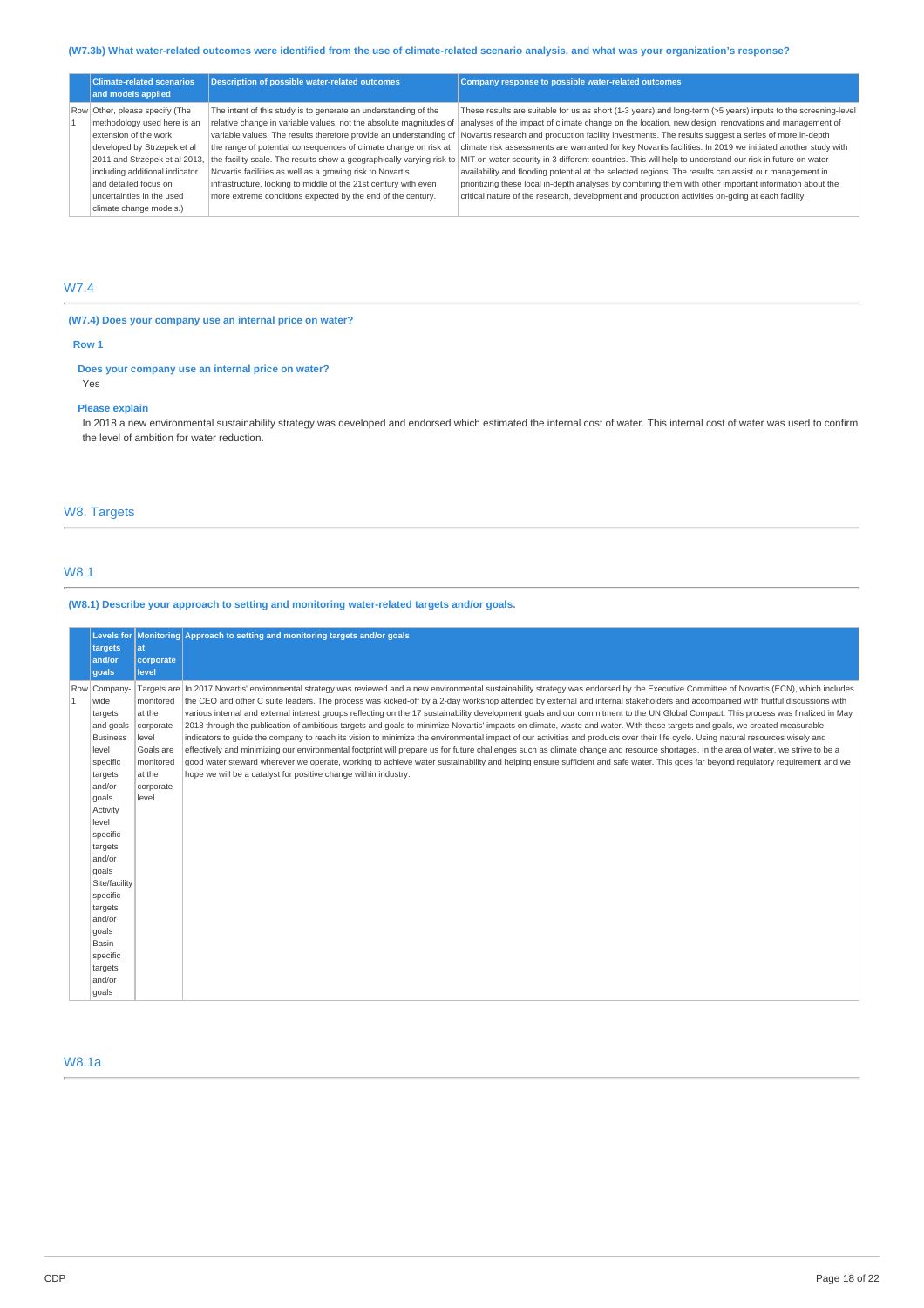#### (W8.1a) Provide details of your water targets that are monitored at the corporate level, and the progress made.

**Target reference number** Target 1

**Category of target** Water consumption

**Level** Company-wide

**Primary motivation** Risk mitigation

### **Description of target**

The United Nations (UN) predicts a water shortage of 40% by 2030 which could restrict Novartis' access to water. Therefore reducing our water consumption seems to be a good way of successfully competing in the future whilst contributing to global water security. After a thorough engagement with internal and external stakeholder in 2017, Novartis endorsed its current environmental sustainability strategy in 2018, which sets ambitious targets besides others for water consumption at company-wide level. Our 2025 target for water is to reduce water consumption in our operations by half versus 2016 and is monitored at the group level to understand our global impact on water security. This target is owned by Novartis Technical Operations and Novartis Business Services, which will invest, as necessary to achieve the target. Actions to achieve this target are coordinated via the Environmental Sustainability Steering Committee.

### **Quantitative metric**

% reduction in total water consumption

**Baseline year** 2016

**Start year** 2018

**Target year**

2025

**% of target achieved** 32

#### **Please explain**

The fulfilment of this target is proceeding fast with an achievement of >30% in the third year. We are on a good track to meet our target by the anticipated time 2025. The reduction is driven by increased awareness of the need to use water efficiently.

**Target reference number** Target 2

## **Category of target**

Water withdrawals

**Level**

# Company-wide

**Primary motivation**

Increase freshwater availability for users/natural environment within the basin

#### **Description of target**

The impact of unsustainable water use can be seen at both the local and regional level. For example withdrawal of water at a rate which is faster than the rate at which it is being replenished leads to water stress for the community and the surrounding environment. In 2018, Novartis set an ambitious target to achieve water neutrality in all water stressed areas of its business by 2030. This target is monitored at the group level because it supports our company-wide strategy to meet patient needs at all times. Being water neutral in all water stressed areas of our operations is expected to increase freshwater availability for all users, including the natural environment within the same area thus supporting local water security. This target is owned by several units including Novartis Technical Operation and Novartis Business Services which plan to invest as necessary to achieve the target. The corresponding actions are coordinated via the Environmental Sustainability Steering Committee.

### **Quantitative metric**

Other, please specify (Water balance, where the difference between water output and water input, is close to zero.)

**Baseline year** 2016

**Start year** 2018

## **Target year**

2030

**% of target achieved** 16

### **Please explain**

The quantitative metrics of this target has not been introduced company-wide, but the target 2, "water withdrawals", is directly linked to the target 1, "water consumption", and any achievement in target 1 contributes to achievement of target 2. Our current approach is to use volumetric metrics for the target 2 and thus the achievement from target 1 (32% of target achieved) can be directly taken into account for the achievement of target 2 (16% of target achieved). Additionally, Novartis initiated a pilot project in India to increase water availability to farmers and the local community. This watershed project will provide valuable insights for future actions on water stewardship.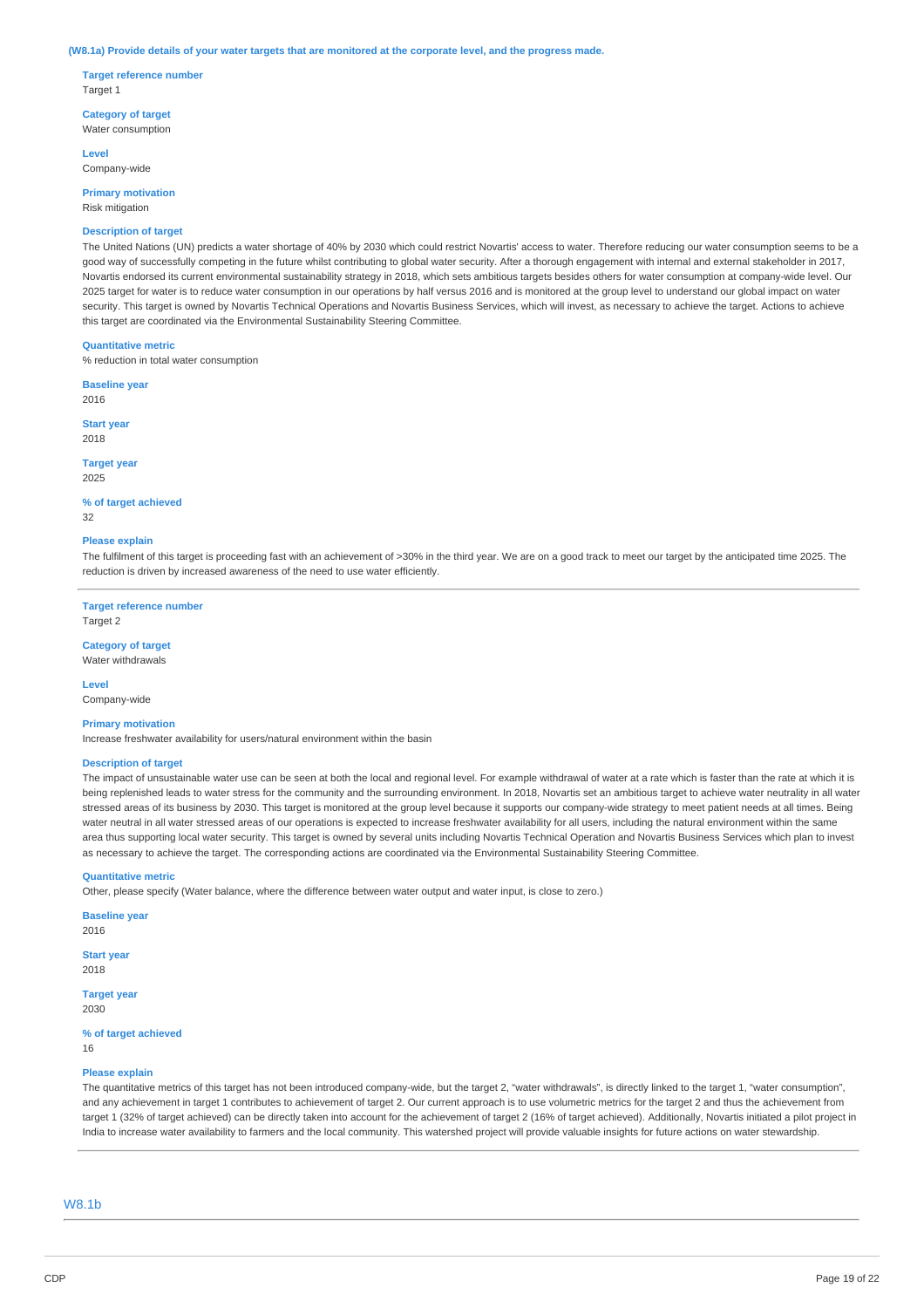#### (W8.1b) Provide details of your water goal(s) that are monitored at the corporate level and the progress made.

### **Goal**

Improve wastewater quality beyond compliance requirements

#### **Level**

Company-wide

# **Motivation**

Reduced environmental impact

#### **Description of goal**

Pharmaceuticals entering the aquatic environment are an inevitable consequence of current healthcare practices. While the majority of Pharmaceuticals in the Environment (PiE) stem from the excretions of treated patients, relatively small quantities come from the industrial activities of drug research, development and production. In 2018 Novartis approved an ambitious goal aiming for no water quality impacts from manufacturing effluents, including our key drug substance supplier. We require that our own and our key contracted manufacturers are managing manufacturing drug substance loss without affecting the environment and human health and thus supporting water security. This company-wide goal is monitored at group level because it will support our company-wide strategy on business continuity, being able to produce and deliver our products in time, every time. This goal is owned by Novartis Technical Operations which will invest as necessary to achieve the target. Actions to achieve this goal are coordinated via the Environmental Sustainability Steering Committee.

**Baseline year**

2016

**Start year** 2018

**End year** 2025

#### **Progress**

The annual internal effluent assessment is based on a readiness index with 3 levels, showing the maturity of each site towards the 2025 goal. The first level is the participation in dedicated trainings and compliance to all regulatory water quality requirements. The second level is the identification and quantification of product loss in effluents and the third level is reaching our company-wide goal for effluents. In 2018 approximately 80% of relevant Novartis sites are fulfilling the goal, the remaining sites are developing mitigation measures to fulfil the goal latest by 2025. For our key suppliers we are in the process of establishing the baseline and will track their progress subsequently against the same readiness index with the 3 levels as for our own sites.

# **Goal**

Engaging with local community

**Level** Company-wide

**Motivation**

Water stewardship

### **Description of goal**

Novartis believes that public concerns about water quality will likely increase and thus new requlation and policy pressure will follow. After a thorough engagement with internal and external stakeholder in 2017, Novartis endorsed its environmental sustainability strategy in 2018 and set an ambitious goal to enhance water quality wherever we operate by 2030. This goal is monitored at group level because it supports our company-wide strategy on business continuity, being able to produce and deliver our products in time, every time. Several units within Novartis including Global Health & Corporate Responsibility own this goal. Actions to achieve this goal are coordinated via the Environmental Sustainability Steering Committee.

**Baseline year**

2018

**Start year** 2018

**End year**

2030

### **Progress**

We are currently in the process of developing meaningful metrics to show success. In 2018, we started a project in Africa to support the delivery of 1,000 water filters systems and cooking stoves to families which have no access to clean drinking water and are using cooking stoves fired with wood. Besides that, we participated in a project with WRI, Valuing Nature and Quantis on water stewardship benefits accounting. These projects are expected to guide us on how to track progress and success during the upcoming years.

### W9. Verification

# W9.1

(W9.1) Do you verify any other water information reported in your CDP disclosure (not already covered by W5.1a)? Yes

### W9.1a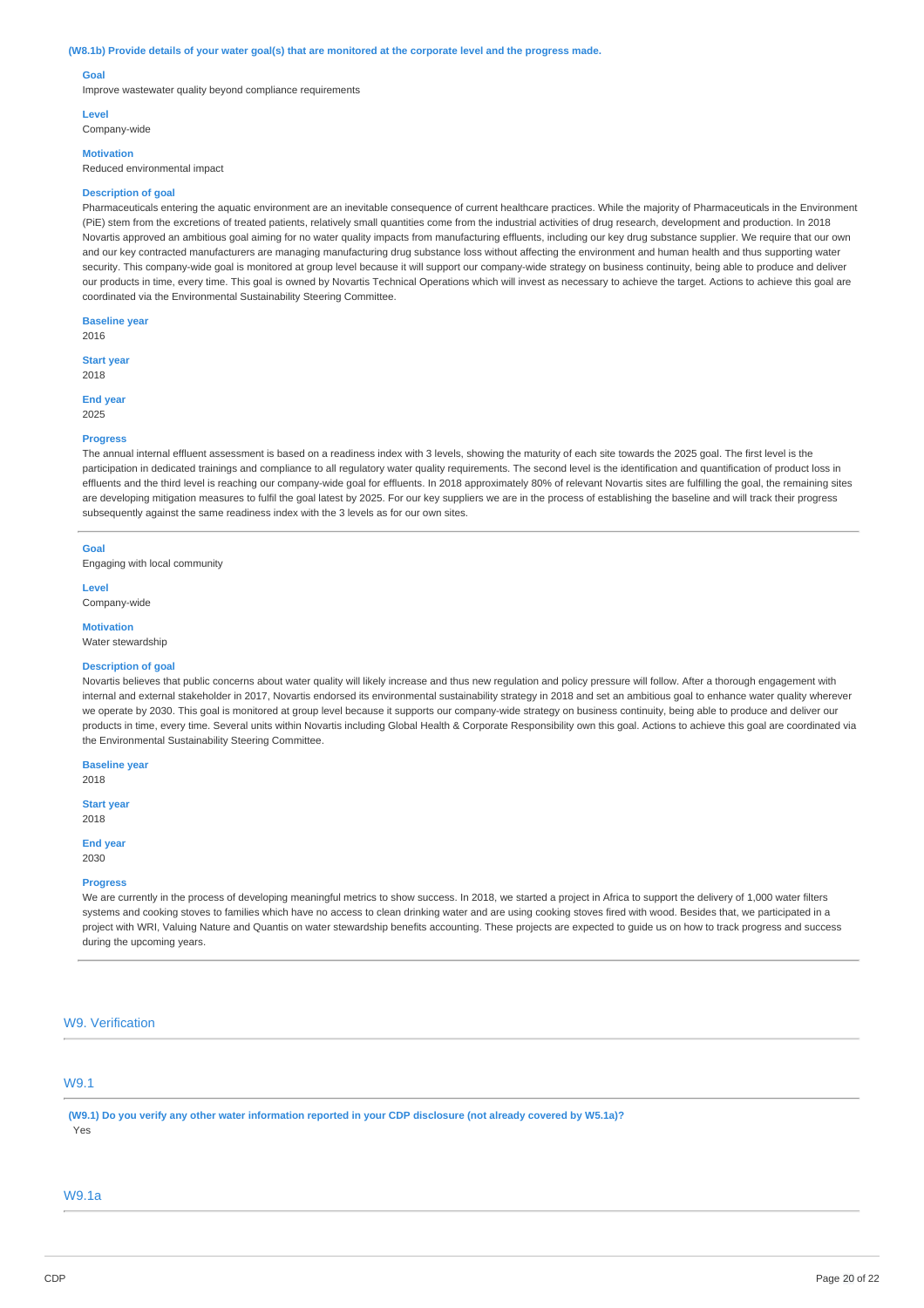#### **(W9.1a) Which data points within your CDP disclosure have been verified, and which standards were used?**

| module                        | Disclosure Data verified                                                | standard         | Verification Please explain                                                                                                                                                                                                                                                                                                                                                                                                                                                                                                                                                                                                                                                                                                                                                                 |
|-------------------------------|-------------------------------------------------------------------------|------------------|---------------------------------------------------------------------------------------------------------------------------------------------------------------------------------------------------------------------------------------------------------------------------------------------------------------------------------------------------------------------------------------------------------------------------------------------------------------------------------------------------------------------------------------------------------------------------------------------------------------------------------------------------------------------------------------------------------------------------------------------------------------------------------------------|
| W1 Current Water Use<br>state | Contact water<br>and non-<br>contact water<br>use)                      | <b>ISAE 3000</b> | See statement in Novartis in Society ESG Report 2019: https://www.novartis.com/our-company/corporate-responsibility/corporate-responsibility-reporting-and-<br>disclosure/novartis-society-report "Water Use" as referred to in the ES report correspond to "Water Withdrawal" in section 1.2 of the CDP water Security report. Please<br>note that the 2019 environmental and resource data published in the Novartis in Society ESG Report are actual data for the period from January through September and<br>best estimates for the period October through December. This data has now been updated with actual data in the first quarter of 2020, the final 2019 data can be found<br>here: https://www.novartis.com/sites/www.novartis.com/files/novartis-hse-data-2019-restated.pdf |
| W1 Current Water<br>state     | Consumption<br>(Water<br>discharged via<br>treatment and<br>water lost) | <b>ISAE 3000</b> | See statement in Novartis in Society ESG Report 2019: https://www.novartis.com/our-company/corporate-responsibility/corporate-responsibility-reporting-and-<br>disclosure/novartis-society-report "Water Use" as referred to in the ES report correspond to "Water Withdrawal" in section 1.2 of the CDP water Security report. Please<br>note that the 2019 environmental and resource data published in the Novartis in Society ESG Report are actual data for the period from January through September and<br>best estimates for the period October through December. This data has now been updated with actual data in the first quarter of 2020, the final 2019 data can be found<br>here: https://www.novartis.com/sites/www.novartis.com/files/novartis-hse-data-2019-restated.pdf |

### W10. Sign off

# W-FI

(W-FI) Use this field to provide any additional information or context that you feel is relevant to your organization's response. Please note that this field is optional **and is not scored.**

As a result of leadership discussions at the CEO level that began in 2019, Novartis has made a significant investment and elevated the role of the most senior executive responsible exclusively for environmental sustainability. Novartis has now created a role for Environmental Sustainability Head as a direct report to a member of the Executive Committee of Novartis. This executive is now responsible for managing and executing all issues in environmental sustainability across the company, to include all of the existing governance processes listed through this report including the CEO chaired Trust and Reputation Committee and the Environmental Sustainability Strategy Implementation Steering Committee that includes multiple members of the Executive Committee of Novartis. This has created a powerful and effective voice to align environmental sustainability efforts across the company, fulfill expectations of internal and external stakeholders and take the first steps to creating a next generation set of environmental sustainability goals and disclosure that are aligned with Novartis' role as a global healthcare leader. This new role will further increase the awareness of our dependency on sufficient and safe water in all aspects of the medicine life cycle, and will emphasis the interconnection of providing innovative medicine to patients through a sustainable-acting business across and beyond our entire value chain.

## W10.1

**(W10.1) Provide details for the person that has signed off (approved) your CDP water response.**

|                                                                                                                                                                         | Corresponding job<br>category |       |
|-------------------------------------------------------------------------------------------------------------------------------------------------------------------------|-------------------------------|-------|
| Row  Head of Novartis Business Services (NBS), reporting directly to the CEO and ensuring that the Company has effective operational and financial procedures in place. | Chief Operating Officer       |       |
|                                                                                                                                                                         |                               | (COO) |

## W10.2

(W10.2) Please indicate whether your organization agrees for CDP to transfer your publicly disclosed data on your impact and risk response strategies to the CEO Water Mandate's Water Action Hub [applies only to W2.1a (response to impacts), W4.2 and W4.2a (response to risks)]. No

### SW. Supply chain module

## SW0.1

**(SW0.1) What is your organization's annual revenue for the reporting period?**

|       | Annual<br>nue |
|-------|---------------|
| Row 1 | 51900000000   |

### SW<sub>0.2</sub>

**(SW0.2) Do you have an ISIN for your organization that you are willing to share with CDP?** Yes